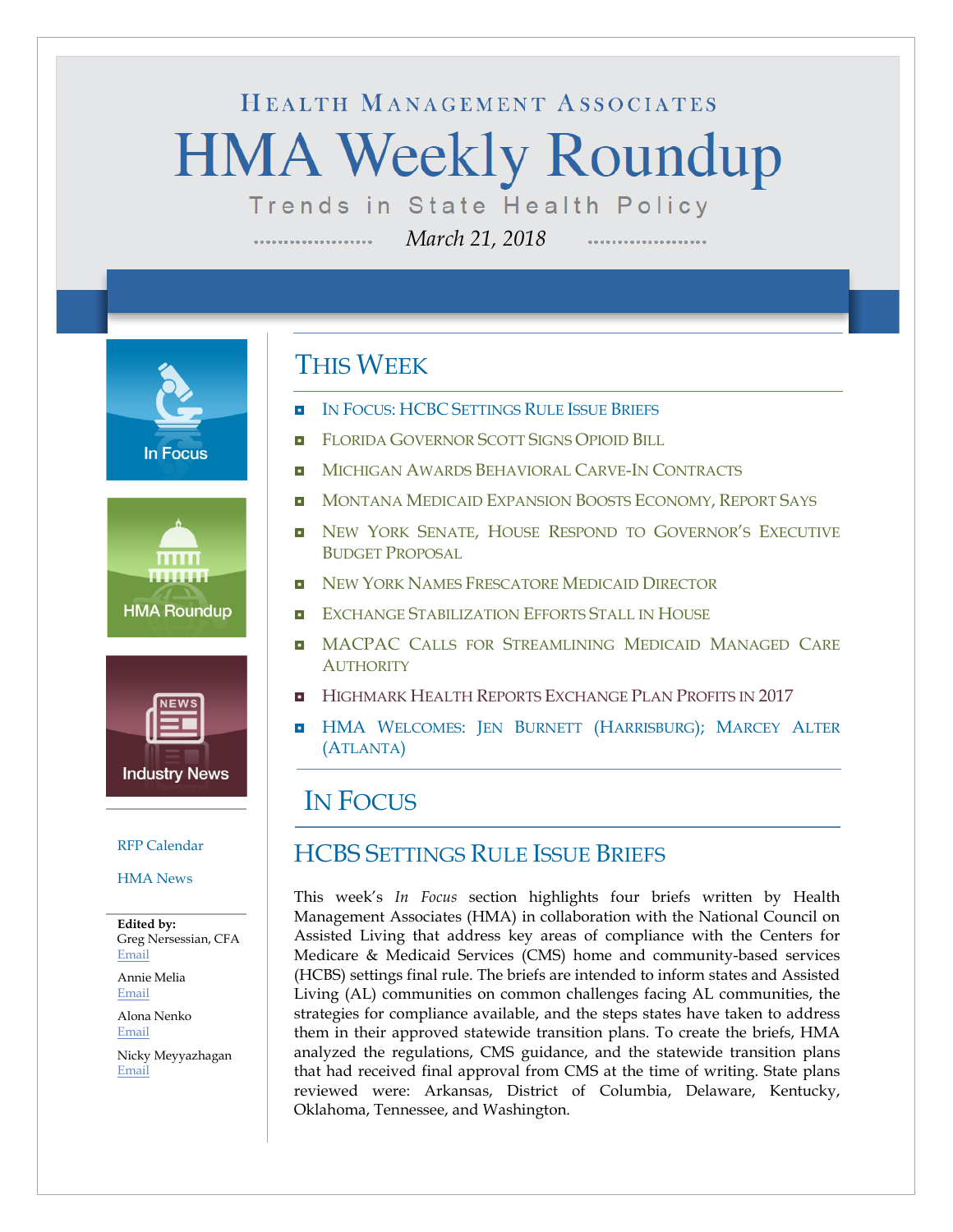In 2014, CMS issued a final rule defining the settings in which home and community-based services could be delivered under Medicaid waiver or other HCBS programs. For the first time, CMS defined the characteristics and beneficiary experiences it expected in community-based settings. Until then, HCBS had been defined as services provided in locations other than those classified as institutions, like nursing facilities. The rules require that Medicaid HCBS settings are integrated in and facilitate full access to the community; are selected by the individual as part of a person-centered planning process; ensure the rights to privacy, dignity and respect, and freedom from coercion or restraint; optimize individual initiative, autonomy, and independence in making life choices; and facilitate choice. Provider owned or controlled residential settings (like assisted living) have additional requirements regarding privacy, freedom to control schedules, and ability to receive visitors.

These changes were applauded by disability and aging advocates. However, they constituted a notable change in the delivery of Medicaid HCBS and CMS allowed a significant implementation period, which has recently been extended to 2022.

The briefs cover four topics of particular challenge or concern to the Assisted Living industry, including meeting choice and privacy requirements as provider-owned residential settings, legacy co-location of AL communities in the same building as nursing facilities (and state regulations that may encourage such co-location), the challenges faced by AL communities when state regulations contradict the federal rules, and issues specific to serving individuals with Alzheimer's and other dementias.

**Ensuring Individual Choice and Privacy** describes the choice and privacy provisions of the rules and steps states and AL communities have taken to ensure these critical components of the rule. The brief describes how states have monitored and documented choice and privacy in AL communities, including the meaningful choice of the AL from a set of options (including a non-disability-specific option); how AL communities can document the choices offered to and made by residents, such as through availability of private dining and roommate choice; and the privacy elements of AL community policies and practices, including private communications and protection of personal and medical information.

**Community Integration Options and Resident Choice Are Key in Assessment of Co-Located Assisted Living Communities and Inpatient Facilities** addresses the specific issue of AL communities located in the same building as inpatient facilities, including nursing homes. These settings may demonstrate compliance with the rule by differentiating the purpose, design, and programmatic features of the setting; demonstrating the degree of physical, programmatic, and financial disconnect between the settings; and demonstrating how the resident's experience complies with the rule, including through valid consumer experience surveys.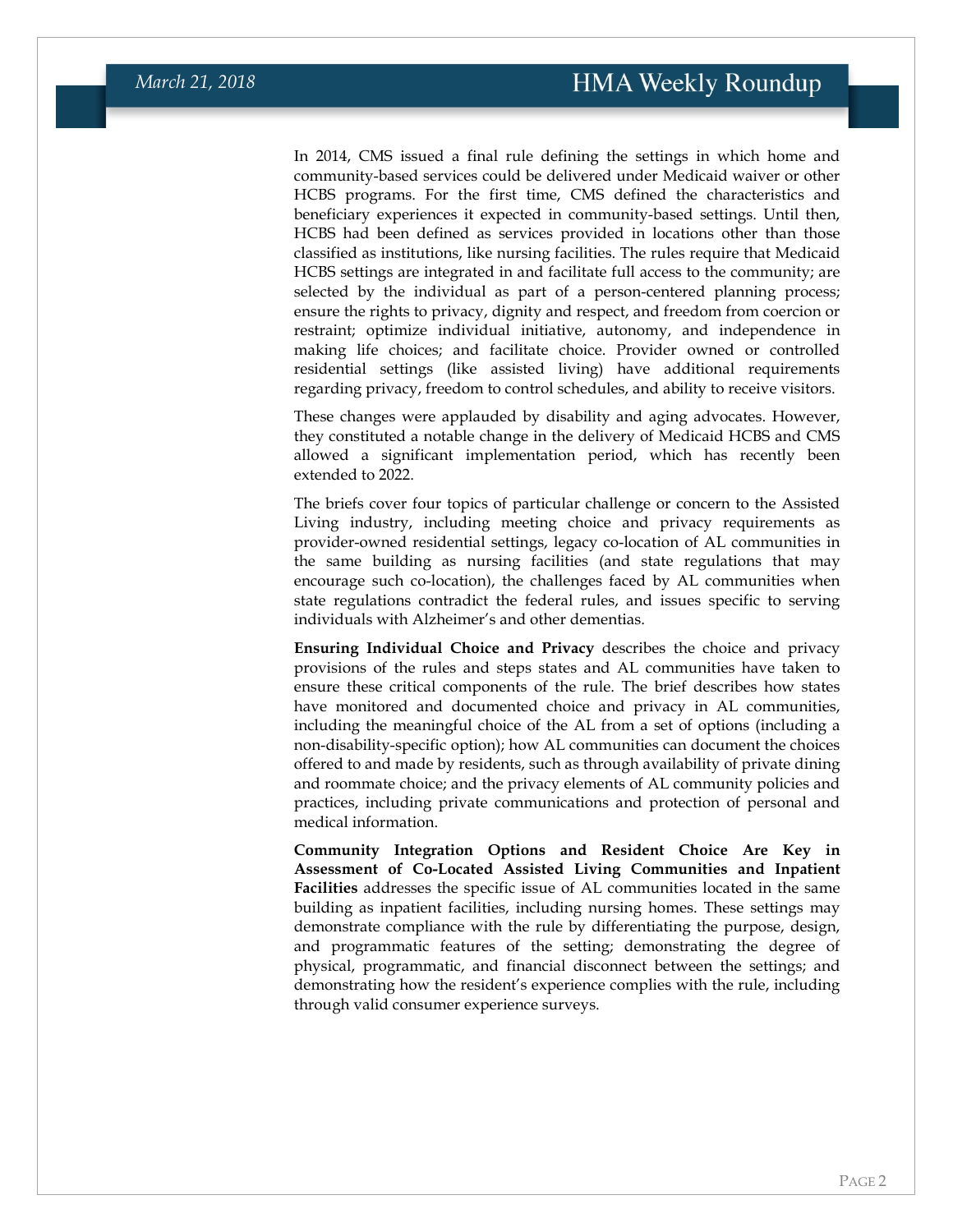**Resolving Differences Between State Assisted Living Licensure Requirements and HCBS Settings Rule** provides information for AL communities in states whose state requirements may not match or comply with the Settings rule. Differences include regulations regarding staffing, which may require or encourage co-mingling and cross training of AL and nursing facility staff; discharge, which require discharge of an individual who has reached a higher level of care; and regulations that require controlled egress or other limitations for people with dementia. To date, CMS has approved transition plans that do not change state regulatory language that is counter to the rule, but the plans promise future changes or clarification in provider manuals and other official communications.

**An Effective Person-Centered Planning Process is Key for Memory Care Units** describes the crucial importance of a person-centered planning process to ensure that individuals with dementia receive high quality services. This includes the meaningful choice of setting (including one with controlled egress), ensuring that any modifications to the protections of the rule are based on a person-centered process and respond to a specific individual need, and how best practices in dementia care can assist with compliance with the rule and improve overall care.

The briefs represent actions and strategies identified in states with final approved statewide transition plans as of November of 2017. Information and strategies will continue to evolve as more states finalize their plans and move toward full compliance with the HCBC Settings Rule in 2022.

#### **Links**

[An Effective Person-Centered Planning Process Is Key for Memory Care Units](https://www.healthmanagement.com/wp-content/uploads/HCBS-Settings-Rule-Memory-Care.pdf)

[Community Integration Options and Resident Choice Are Key in Assessment](https://www.healthmanagement.com/wp-content/uploads/HCBS-Settings-Rule-Co-located-Settings.pdf)  [of Co-Located Assisted Living Communities and Inpatient Facilities](https://www.healthmanagement.com/wp-content/uploads/HCBS-Settings-Rule-Co-located-Settings.pdf)

[Ensuring Individual Choice and Privacy](https://www.healthmanagement.com/wp-content/uploads/HCBS-Settings-Rule-Choice-and-Privacy.pdf)

[Resolving Differences Between State Assisted Living Licensure Requirements](https://www.healthmanagement.com/wp-content/uploads/HCBS-Settings-Rule-Licensing.pdf)  [and HCBS Settings Rule](https://www.healthmanagement.com/wp-content/uploads/HCBS-Settings-Rule-Licensing.pdf)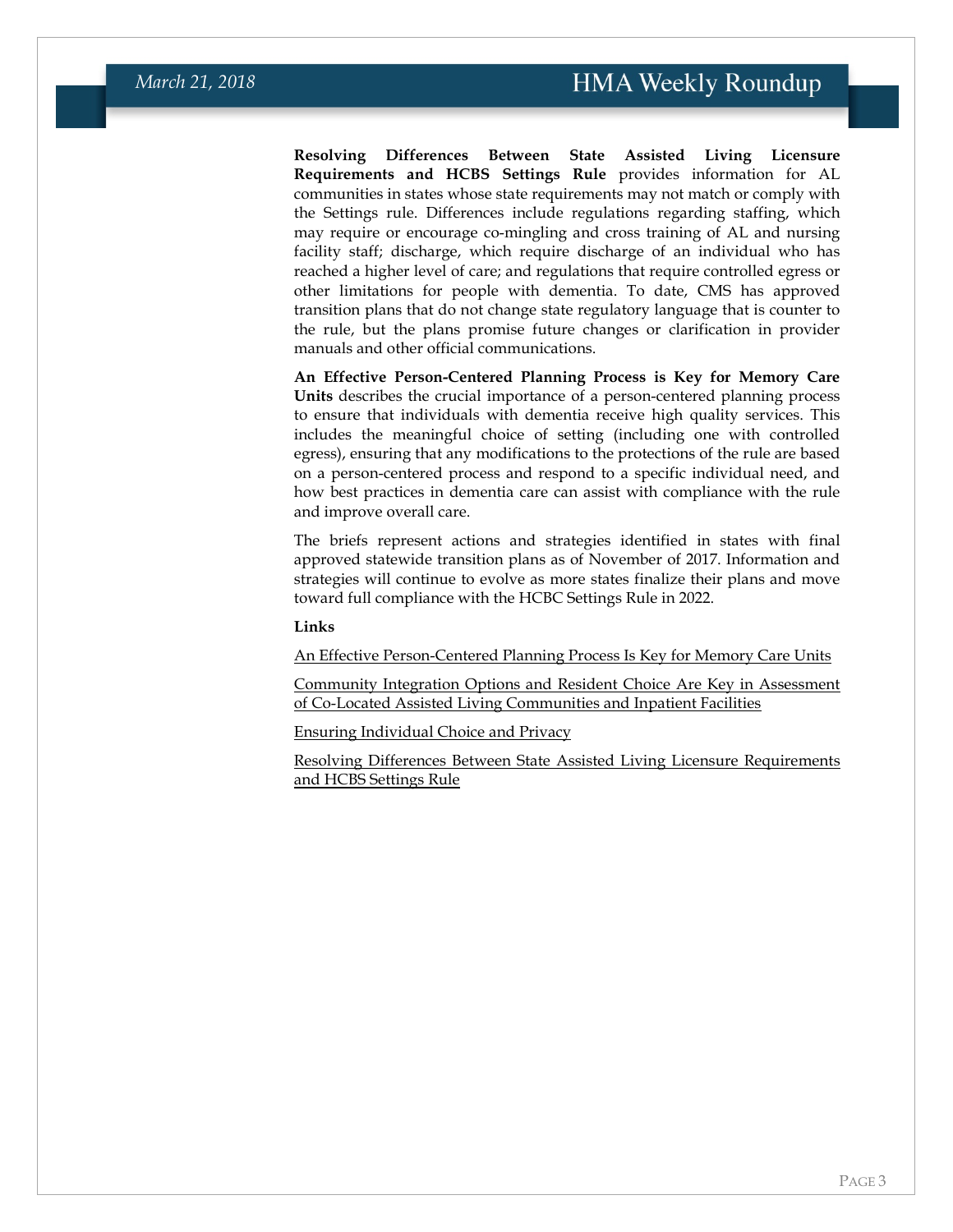#### **HMA**  $mm$ **MEDICAID** ....... ROUNDUP **HMA Roundup**

<span id="page-3-0"></span>*Florida*

**Florida Governor Scott Signs Opioid Bill.** *Health News Florida* reported on March 19, 2018, that Florida Governor Rick Scott signed legislation aimed at fighting the opioid crisis. The new law limits prescriptions for treatment of acute pain to a three-day supply in most cases. Cancer patients, the terminally ill, palliative care patients, and those who suffer from major trauma are exempt. The law also requires doctors to check a statewide database, known as the prescription drug monitoring program, before prescribing or dispensing controlled substances to patients who may be visiting multiple doctors or pharmacies to get drugs. [Read More](http://health.wusf.usf.edu/post/gov-scott-signs-bill-combat-opioids-crisis#stream/0)

**Florida Announces Public Notice, Comment Period for Medicaid 1115 MMA Waiver Amendment.** The Agency for Health Care Administration (Agency) announced on March 20, 2018, that they will conduct a 30-day public notice and comment period from March 21, 2018 through April 19, 2018. The Agency is seeking federal authority to amend Florida Medicaid's 1115 Managed Medical Assistance Waiver (Project Number 11-W-00206/4) to:

- Modify the Low Income Pool Special Terms and Conditions to add:
	- Regional Perinatal Intensive Care Centers as an eligible hospital ownership subgroup effective State Fiscal Year (SFY) 2017-18.
	- Community behavioral health providers as a participating provider group effective SFY 2018-19.
- Eliminate the three-month Medicaid retroactive eligibility period for non-pregnant recipients aged 21 years and older (adults) effective July 1, 2018. Eligibility will continue to begin the first day of the month in which a non-pregnant adult applies for Florida Medicaid.

The Agency has scheduled two public meetings to solicit input on the proposed waiver amendment. The meetings will be held in: 1) Tampa, Florida on March 28, 2018 from 3:30 – 5:00 pm; and 2) Tallahassee, Florida on April 3, 2018 from 10:00 – 11:00 am. [Read More](http://ahca.myflorida.com/medicaid/Policy_and_Quality/Policy/federal_authorities/federal_waivers/mma_amend_waiver_LIP_2018-03.shtml)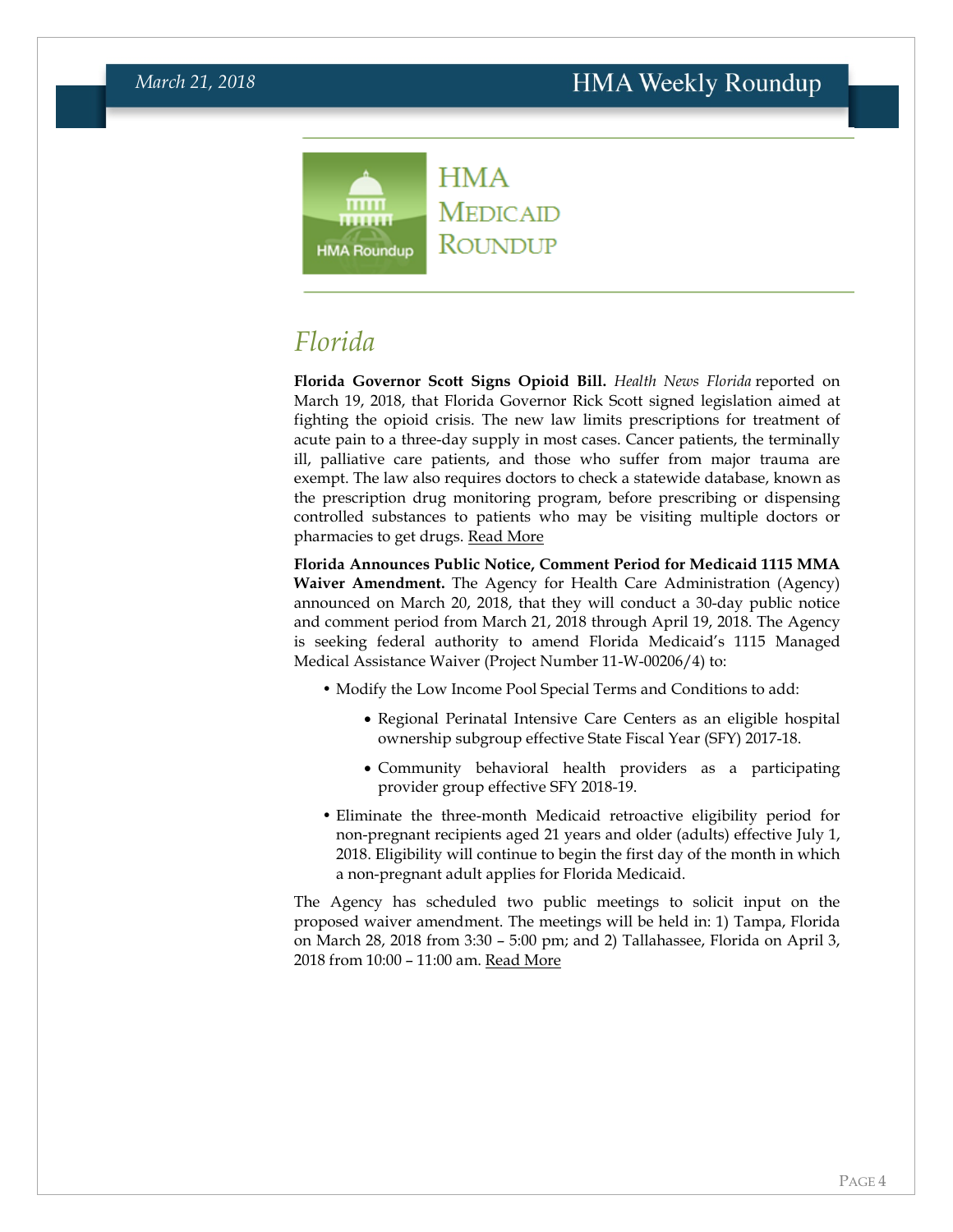### *Idaho*

**Idaho to Modify Proposed Health Insurance Rules that Skirt Key ACA Provisions.** *CQ Health* reported on March 16, 2018, that Idaho will modify a series of proposed insurance guidelines aimed at weakening key provisions of the Affordable Care Act, including rules concerning pre-existing conditions, essential health benefits, and annual coverage limits. The move comes after the Centers for Medicare & Medicaid Services rejected the state's initial proposal for failing to comply with the health law. [Read More](https://info.cq.com/legislative-news/cq-health/)

### *Louisiana*

**Louisiana to Notify 60,000 Medicaid Recipients of Potential Loss of LTC Benefits.** *NOLA.com/The Times-Picayune* reported on March 15, 2018, that the Louisiana Department of Health will notify approximately 60,000 elderly or disabled individuals that they could lose Medicaid long-term care benefits beginning July 2018 because of a state budget standstill. About 46,000 Medicaid recipients who qualify for nursing home services but have some personal income as well as 14,000 recipients who receive in-home personal care assistance will receive warnings of the cuts in May. Restoration of the services would cost \$286 million in state funding. [Read More](http://www.nola.com/politics/index.ssf/2018/03/medicaid_recipients_losing_ben.html)

## *Maryland*

**House Considers Pilot Medicaid Dental Program.** *The Baltimore Sun* reported on March 20, 2018, that the Maryland House is considering a bill to establish a pilot program to cover certain critical dental procedures for adult Medicaid recipients. The bill is a scaled-back version of an earlier, more comprehensive Medicaid dental coverage proposal. The scaled-back version has already passed in the state Senate. [Read More](http://www.baltimoresun.com/news/maryland/politics/bs-md-dental-coverage-20180320-story.html)

**Maryland All-Payer Hospital Model Reduces Admissions, Lowers Costs.** *Kaiser Health News* reported on March 19, 2018, that Maryland has seen reductions in hospital admissions and enjoyed cost savings in the first three years since advancing its All-Payer Hospital Model, a new state report shows. The study found that hospitals are successfully keeping per capita hospital revenue growth below a 3.58 percent annual target. The five-year initiative launch in 2014 holds hospitals accountable for the total cost of hospital care, effectively penalizing them for not finding less expensive outpatient alternatives. [Read More](https://khn.org/news/paying-hospitals-to-keep-people-out-of-hospitals-it-works-in-maryland/)

## <span id="page-4-0"></span>*Michigan*

**Michigan Awards Behavioral Carve-In Contracts.** The Michigan Department of Health and Human Services (MDHHS) announced on March 9, 2018, that it has awarded contracts for three regional pilot projects to fully financially integrate Medicaid physical and behavioral health benefits. The pilots will contract with the state and each Medicaid managed care organization in the relevant geographic area. The recommended awards are to: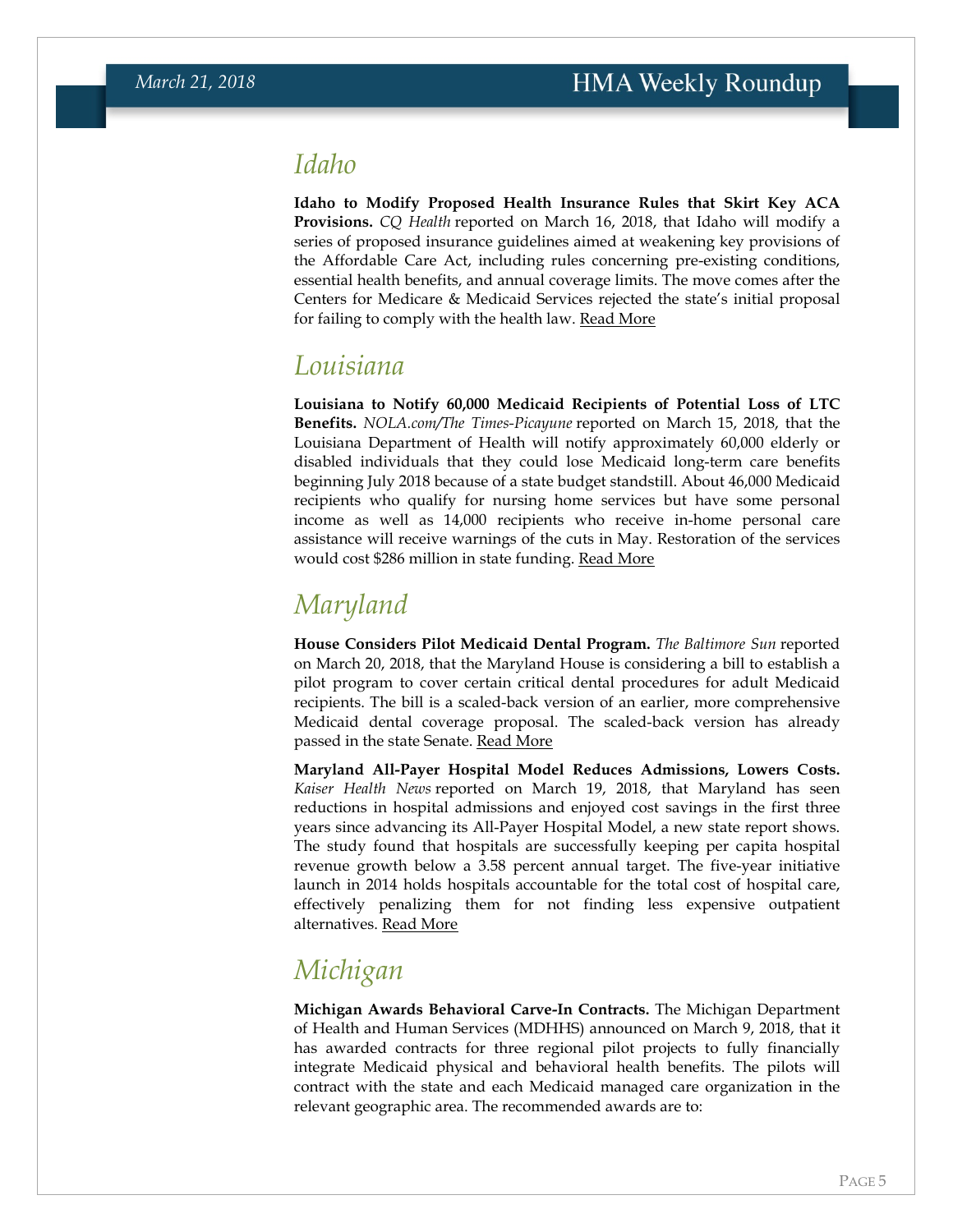- Pilot #1: Muskegon County CMH (dba HealthWest) and West Michigan Community Mental Health
- Pilot #2: Genesee Health System
- Pilot #3: Saginaw County Community Mental Health Authority

Implementation is expected to begin October 2018.

### *Minnesota*

**Minnesota Lawmakers Propose Medicaid Work Requirements.** *Star Tribune* reported on March 18, 2018, that Minnesota state Senator Mark Johnson (R-East Grand Forks) along with other Republican lawmakers have proposed Medicaid work requirements. The legislation would affect approximately 125,000 individuals. Under the proposal, Medicaid recipients would be required to work, look for work, train, or be engaged in community or public service for 80 hours a month. They must also accept any suitable employment offer. Opponents of the legislation argue that the increase in administrative costs would erase potential savings and the policy would limit health care access for affected members. [Read More](http://www.startribune.com/proposed-medicaid-work-requirements-could-end-up-costing-minnesota/477217293/)

### <span id="page-5-0"></span>*Montana*

**Montana Medicaid Expansion Boosts Economy, Report Says.** The *Sidney Herald* reported on March 17, 2018, that Medicaid expansion has boosted the Montana economy, resulting in gains in jobs, personal income, workforce participation, and federal health care funds, according to a study by the Bureau of Business and Economic Research. The study also found that expansion helped reduce medical debt, prevents bankruptcies, and reduce crime. The analysis was funded by the Montana Health Care Foundation and Headwaters Community Foundation. [Read More](http://www.sidneyherald.com/opinion/columnists/bullock-notes-benefits-of-medicaid-expansion/article_c86a8ec4-2970-11e8-ac3b-d3e868b2cbf2.html)

## *New Jersey*

#### HMA Roundup – Karen Brodsky [\(Email Karen\)](mailto:kbrodsky@healthmanagement.com)

<span id="page-5-1"></span>**NJAMHAA Annual Conference Planned.** On April 10-11, 2018, the New Jersey Association of Mental Health and Addiction Agencies, Inc. (NJAMHAA) will hold its annual conference, *Creating Balance Through Integrated Care*, at Pine Manor in Edison, New Jersey. In addition to a selection of workshops the meeting will feature Matthew D'Oria, Medicaid 2.0 Chief Transformation Officer of the New Jersey Health Care Quality Institute who will moderate a panel discussion of health plans and providers on *The Future of Integrated Care in Medicaid*. [Read More](http://www.njamhaa.org/)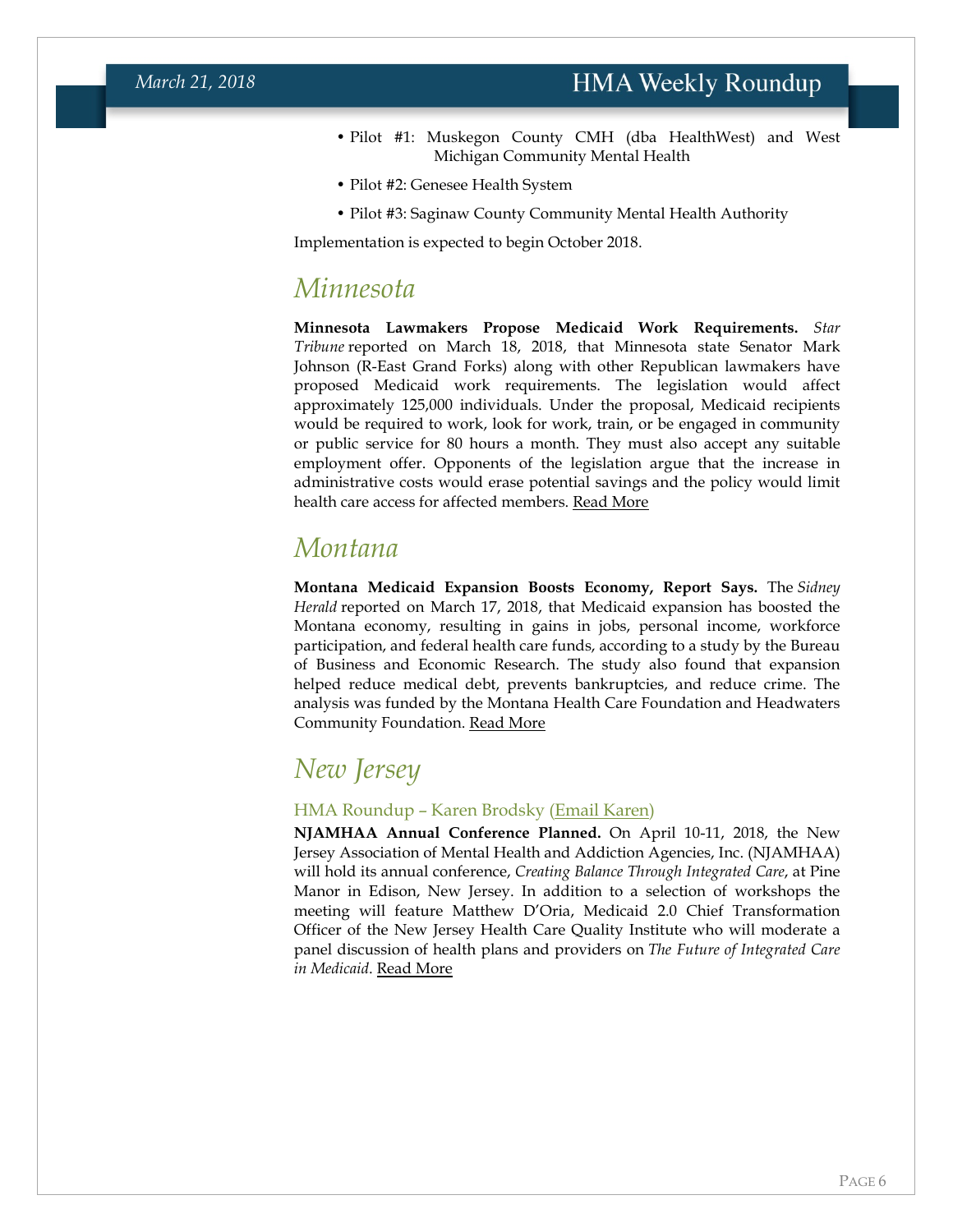### *New York*

#### HMA Roundup – Denise Soffel [\(Email Denise\)](mailto:dsoffel@healthmanagement.com)

**New York Senate, House Respond to Governor's Executive Budget Proposal.** The New York Governor introduced his Executive Budget for fiscal year 2019 in January. The two houses of the state legislature presented their budget proposals last week. Budget negotiations have begun, with the goal of passing the budget by March 29th, prior to the holiday break. The new state fiscal year begins April 1.

The Executive Budget proposal for FY 2019 included a series of new revenue streams to mitigate against potential losses in federal Medicaid funding. The legislature has accepted some of these proposals and rejected others.

*Healthcare Shortfall Fund:* The FY 2019 Executive Budget creates a new fund of \$1 billion to be held in reserve against federal health care spending cuts, ensuring the continued availability of funding for health. The Financial Plan includes \$500 million annually over four years from conversions, acquisitions, or related transactions in which not-for-profit health insurers convert to corporations organized for profit.

The Assembly creates a \$1 billion "Healthcare Stabilization Account." The Assembly proposes to use all the charitable assets that the state might receive from the sale or transfer of control of a health insurer, which would be paid for through the proceeds from sales or conversions of nonprofit insurers to forprofit insurers. The Assembly would also require that any money raised be deposited in a discreet fund to prevent it from being used for other purposes than health care.

The Senate adopts the Governor's proposal to create a \$1 billion shortfall fund without mention of where or how anticipated funds would be retrieved. The Senate included in its budget memo that they are "open to discussions to explore ways to provide security should there be a shortfall in future healthcare funding due to a loss of federal funds."

*Excise Tax on Vapor Products and Opioid Epidemic Surcharge:* The budget calls for a 10 cent per fluid milliliter excise tax on vapor products at the distributor level and proposes a 2 cent per milligram surcharge on opioids that would be charged to manufacturers to raise \$170 million. The opioid surcharge directs all proceeds to the Opioid Prevention, Treatment and Recovery Fund to support on‐going efforts to respond to the epidemic.

The Assembly bill increases the proposed opioid surcharge from two cents per morphine milligram to two and a half cents per morphine milligram, which would generate an additional \$31.75 million. The additional revenue would be used to expand opiate addiction treatment, prevention and recovery programs, school-based substance use programming, workforce recruitment and retention, substance abuse programming in local jails and alternatives-toincarceration programs. The Assembly accepts the Executive proposal to tax vaping products but increases the tax rate from 10 to 40 cents per fluid milliliter.

The Senate denies both the Executive proposal to impose an excise tax on vapor products and on opioids. The Senate also increases the state's support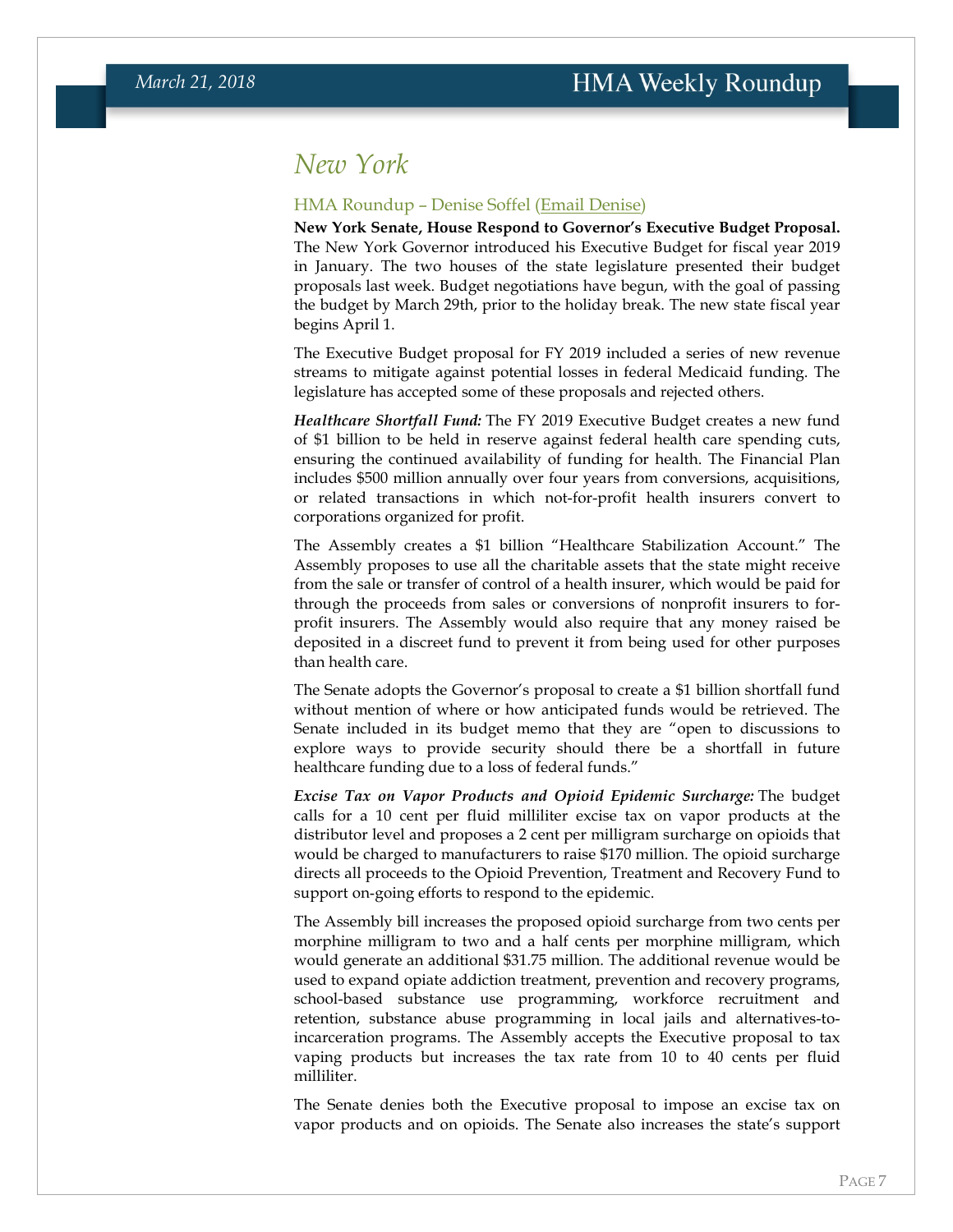for opioid use disorder-related services to \$265 million, as compared with the executive proposal of \$228 million, offering a slate of new policies to address the opioid epidemic. The Senate also seeks to prohibit Medicaid reimbursement for opioids if a patient has been treated with opioids for pain that has lasted for more than three months, unless their medical record contains a written treatment plan.

*Healthcare Insurance Windfall Profit Fee:* The budget includes a plan to impose a 14 percent surcharge on the net profits of private health insurers in the state. Health insurers are expected to benefit from a 40 percent decrease in the corporate tax rate under the new federal tax law. The new surcharge is meant to recapture some of the estimated \$14 billion in annual revenue that New York will lose under the new federal tax law. The money will go directly into the state's Health Care Reform Act (HCRA) pools.

Both houses of the legislature have omitted the Healthcare Insurance Windfall Profit Fee.

#### *Other Budget Proposals*

*Pharmaceutical Pricing Efficiencies:* In last year's budget NY passed legislation that set a spending limit on pharmaceuticals, and provided the state with enhanced authority to negotiate additional rebates with manufacturers to maintain spending within the spending limit. Manufacturers that don't reach rebate agreements are subject to Drug Utilization Review (DUR) Board referral for a value‐based review and recommendations for targeted supplemental rebates. The budget proposal extends the pharmacy drug cap within the Medicaid program for an additional year.

The Assembly supports the proposal; the Senate extends the Medicaid Drug Cap, but removes it from the Global Cap and establishes it as a stand-alone item, to increase transparency in drug spending.

*Retail Practices:* The budget authorizes the establishment of retail practices that would provide treatment and referral for common health care complaints in a retail setting such as a pharmacy, grocery store, or shopping mall. Retail practices would be required to offer extended hours, walk-in availability, and a sliding fee scale.

The Assembly rejects the proposal.

The Senate redefines retail clinics as limited services clinics, and requires that they demonstrate a commitment to practice in underserved communities. While the executive proposal defines the scope of practice, staffing requirements, and operational and physical plant standards, the Senate would have the Commissioner of Health promulgate such regulations.

*Health Home Incentives:* The budget proposes an initiative that would provide incentive payments to Health Home members for participating in wellness programs, and for avoiding unnecessary hospitalizations and unnecessary use of the Emergency Department. The Budget also establishes penalties for managed care plans and health homes that fail to enroll a targeted number of high‐risk enrollees into the Health Homes program.

The Assembly tweaks the executive proposal on health home member incentive payments by specifying that payments shall not penalize an enrollee who uses hospital or emergency department services. The Assembly supports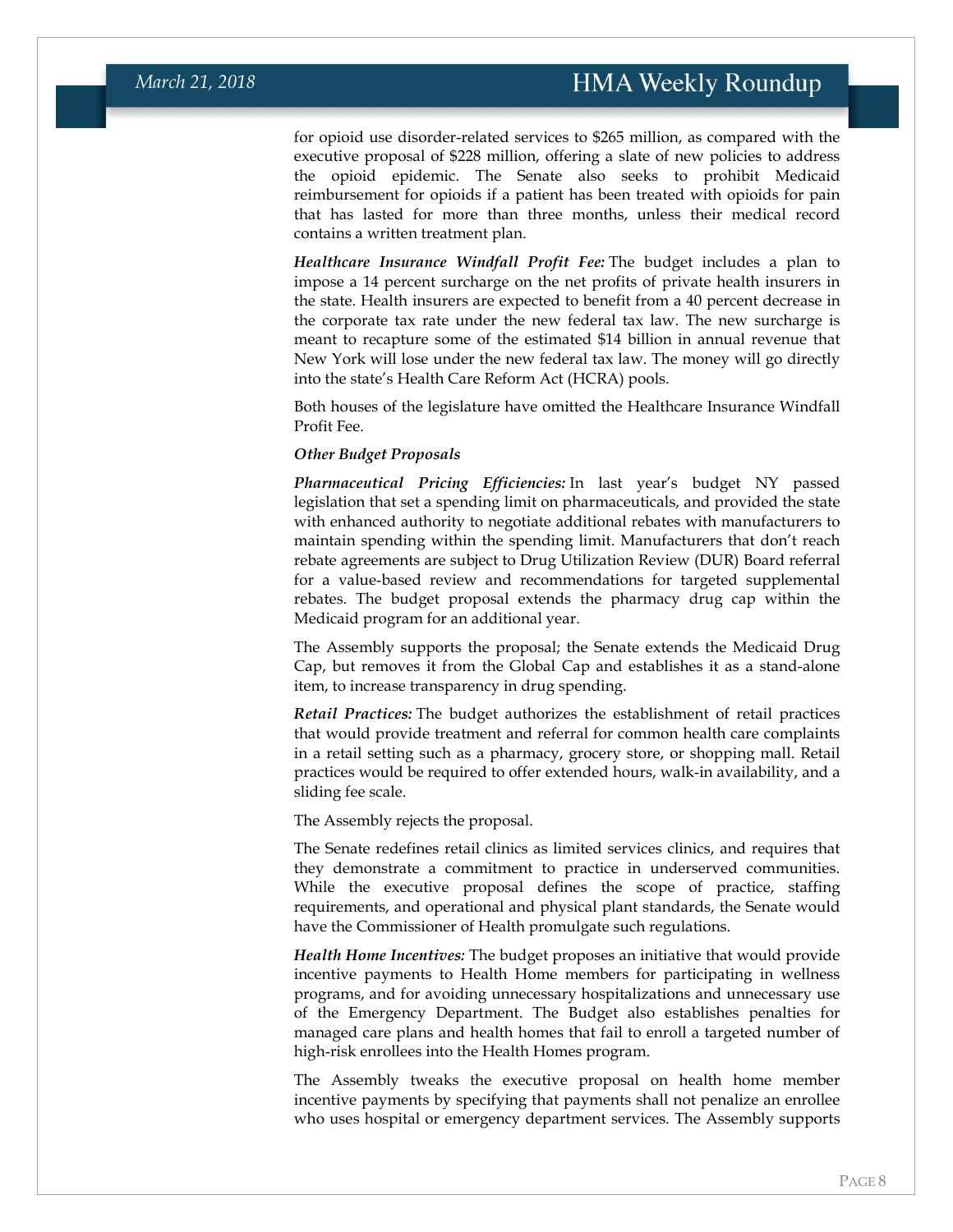the proposal to develop enrollment targets for managed care plans, and to establish penalties for failing to meet those targets.

The Senate rejects the proposal to allow for incentive payments to health home members. They also deny the proposal to create health home enrollment targets.

*Statewide Health Care Facility Transformation Program:* The third phase of the program includes \$450 million to health care providers that fulfill a health care need for acute inpatient, outpatient, primary, home care or residential health care services in a community. A minimum of \$60 million of this total amount is available for community-based health care providers, which are defined as diagnostic and treatment centers, mental health and alcohol and substance abuse treatment clinics, primary care providers and home care providers. The objective of the Statewide Health Care Facility Transformation Program is to support capital projects, debt retirement, working capital or other non-capital projects that facilitate health care transformation activities including merger, consolidation, acquisition or other activities intended for a number of functions: to create financially sustainable systems of care, to preserve or expand essential health care services, to modernize obsolete facilities, to foster participation in value-based payment, to increase the quality of care in residential facilities, and to improve health information technology infrastructure.

The Assembly supports the proposal, increasing funding to \$525 million, with at least \$75 million for community based providers.

The Senate supports the proposal, increasing funding to \$500 million, with at least \$70 million for community based providers, \$20 million for Assisted Living Programs, \$60 million for residential healthcare facilities, and \$25 million for home care providers.

*Children's Medicaid System Transformation:* The executive budget does not include funding for the Children's Medicaid System Transformation. The plan, which has been under development for seven years, would simplify the delivery system for high needs children currently served under several different waiver programs, expand care management, and add new Home and Community Based Services to the Medicaid benefit. The administration has announced its plan to delay the implementation for two years due to budget constraints.

The Assembly includes \$15 million to allow for the implementation of the transformation agenda; the Senate includes \$7.5 million.

*Certified Registered Nurse Anesthetists:* The executive budget includes a proposal to recognize Certified Registered Nurse Anesthetists (CRNA) as Advanced Practice Nurses. Current law requires that a nurse anesthetist be under the supervision of a physician when practicing. The proposal would allow CRNAs to practice in collaboration with a physician, without the requirement of a written practice agreement.

Both the Assembly and the Senate reject the proposal.

*Managed Long-Term Care:* The governor's budget includes several proposals aimed at limiting the growth in the cost of managed long-term care, which is now the fastest-growing component of the Medicaid proposals. The executive budget proposes increasing the acuity score to become eligible for home and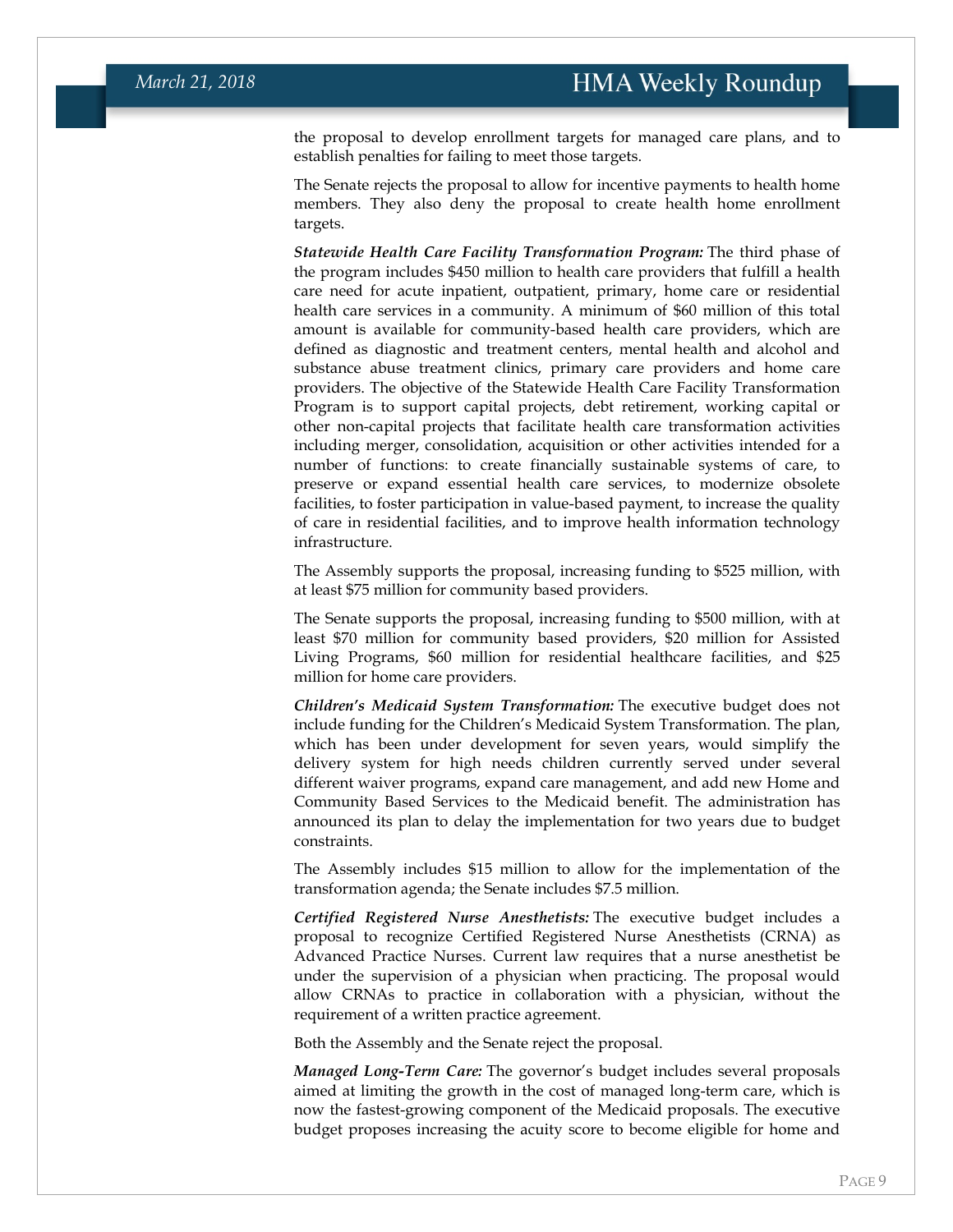community-based services. It also proposes disenrolling Medicaid beneficiaries from a managed long-term care plan if they become permanent residents of a nursing facility, which is defined as a stay of six months. This is meant to eliminate duplicative care management services provided by both the nursing facility and the managed long-term care plan.

The Assembly rejects the proposed change in eligibility for managed long-term care services. The Assembly supports Governor Cuomo's plan to disenroll Medicaid beneficiaries from a managed long-term care plan if they become permanent residents of a nursing facility, and would require only three months' nursing home residence, rather than the governor's proposed sixmonth timeframe, a change intended to generate additional savings. Finally, the Assembly includes a proposal to establish a high-needs rate cell for individuals requiring live-in personal care, more than 12 hours/day of home based services, and for other high-needs individuals.

The Senate rejects the proposed change in eligibility for managed long-term care services. The Senate supports Governor Cuomo's plan to disenroll Medicaid beneficiaries from a managed long-term care plan if they become permanent residents of a nursing facility, and would require only three months' nursing home residence. Finally, the Senate includes a proposal to establish separate rate cells to reflect the costs of care for specific high-need and/or high-cost enrollees.

#### *Executive Budget:*

<https://www.budget.ny.gov/pubs/archive/fy19/exec/fy19bills.html>

*Assembly Budget:* <http://assembly.state.ny.us/leg/?bn=a9507>

#### *Senate Budget:*

<https://www.nysenate.gov/legislation/bills/2017/S7507/amendment/B>

**New York Names Donna Frescatore Medicaid Director.** *Politico* reported on March 15, 2018, that Donna Frescatore will replace Jason Helgerson as New York's Medicaid director. A new Medicaid director will be named in 2019. Frescatore will continue to lead the state's online insurance exchange, NY State of Health. She will be taking over the Medicaid program during the middle of New York's \$8 billion delivery system reform incentive payment program. [Read More](https://www.politico.com/states/new-york/albany/story/2018/03/15/donna-frescatore-to-take-over-as-state-medicaid-director-316756)

**New York Issues RFA for Community-Based Organizations Participating in DSRIP.** The New York State Department of Health has re-issued a Request for Applications (RFA) to support strategic planning activities for Community Based Organizations under a one-year grant to facilitate their engagement in DSRIP and VBP activities in the Rest of State Region. This RFA is designed to provide funding to one CBO consortium comprised of non-Medicaid billing Community Based Organizations, with an operating budget of less than \$5 million, who address the social determinants of health. CBOs are seen as essential for Performing Provider Systems be able to have an impact on the social determinants of health. The state is concerned that smaller CBOs can be challenged in their ability to engage and contract with the lead organizations running the Performing Provider Systems (PPS in DSRIP). The grant is meant to assist a CBO Consortium in planning activities to identify business requirements and formulate strategies for short-term needs as well as longer term plans that the CBO Consortium may envision for sustainability in system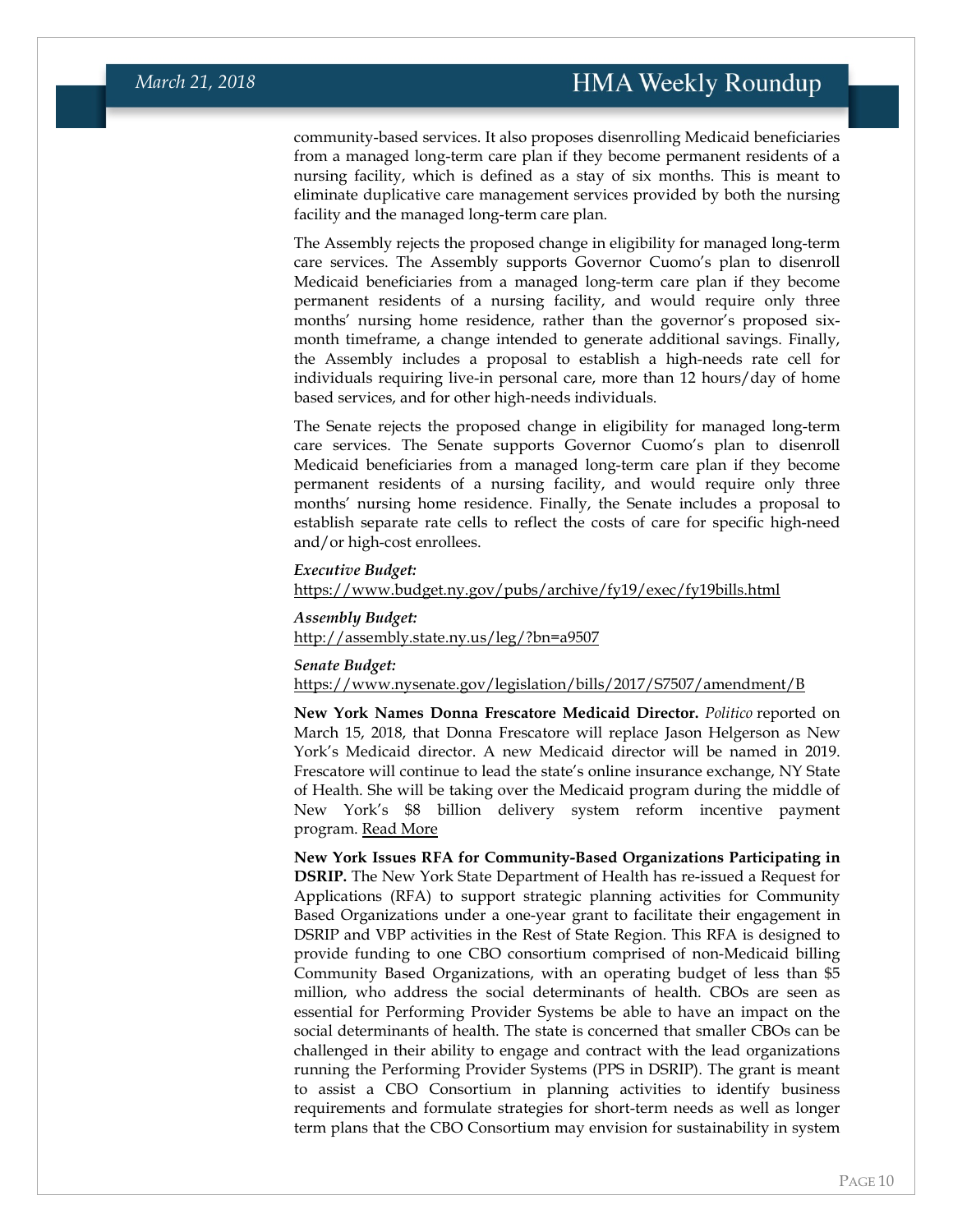transformation. The Department intends to make one award, with a maximum funding amount of \$2,500,000 with an anticipated start date of October 2018. Applications are due May 4, 2018.

The original RFA, which was released in May 2016, identified three regions across the state. The award for the New York City region is the Arthur Ashe Institute for Urban Health, which began work in March 2017. The award for the Long Island – Mid-Hudson region was made to the Health and Welfare Council of Long Island, which is beginning start-up activities. The Rest of State region grant had been awarded to S2AY Rural Health Network, Inc., but was never finalized. No explanation was given as to why that grant was never made, or why the RFA has been re-issued. HMA is providing consulting support to both the Arthur Ashe Institute and the Health and Welfare Council of Long Island. Anticipated Contract Term: 10/1/2018-09/30/2019 [Read More](https://grantsgateway.ny.gov/IntelliGrants_NYSGG/module/nysgg/goportal.aspx?NavItem1=2)

**New York DSRIP Whiteboard Video Posted for Year 4.** New York Medicaid director Jason Helgerson released a WhiteBoard video describing the focus for the fourth year of the DSRIP program, which begins on April 1, 2018. He describes Year 4 as the time to begin focusing on the legacy of the performing provider systems once DSRIP ends, in March 2020. The theme for Year 4 is Start a Movement! (#StartAMovementNY). Helgerson believes DSRIP has created an opportunity to change the culture of health care. He envisions communities coming together to improve the health and well-being of their most vulnerable members. Goals for Year 4 include a focus on performance rather than process, the move to Value Based Payment, and planning for the future to maintain PPS infrastructure. Click [here](https://www.youtube.com/watch?v=_GEzMUc1_CU) to watch the video.

**New York Releases DSRIP Workforce Impact Analysis Report.** At the start of DSRIP, New York Performing Provider Systems (PPS) made workforce spending commitments to support DSRIP goals and priorities of \$415 million over five years. At the half-way point of the program, PPSs have spent \$247.5 million on workforce initiatives including:

- Recruiting for high need and emerging titles, particularly nurse-aides, care managers, and home care workers;
- Developing workforce pipelines in collaboration with high schools and institutions of higher learning;
- Creating new college credit–bearing and certificate programs for emerging workforce titles, as well as scholarship funds for these students;
- Providing training in DSRIP initiatives, and other DSRIP priorities such as VBP and cultural competency;
- Creating incentives and bonuses to improve workforce retention and recruitment in underserved areas;
- Building change management competencies to help facilitate organizational readiness for an integrated delivery system and support systems for trainers including adoption and sustainability of training solutions. [Read More](https://www.health.ny.gov/health_care/medicaid/redesign/dsrip/workforce_docs/2018-02_workforce_impact.htm)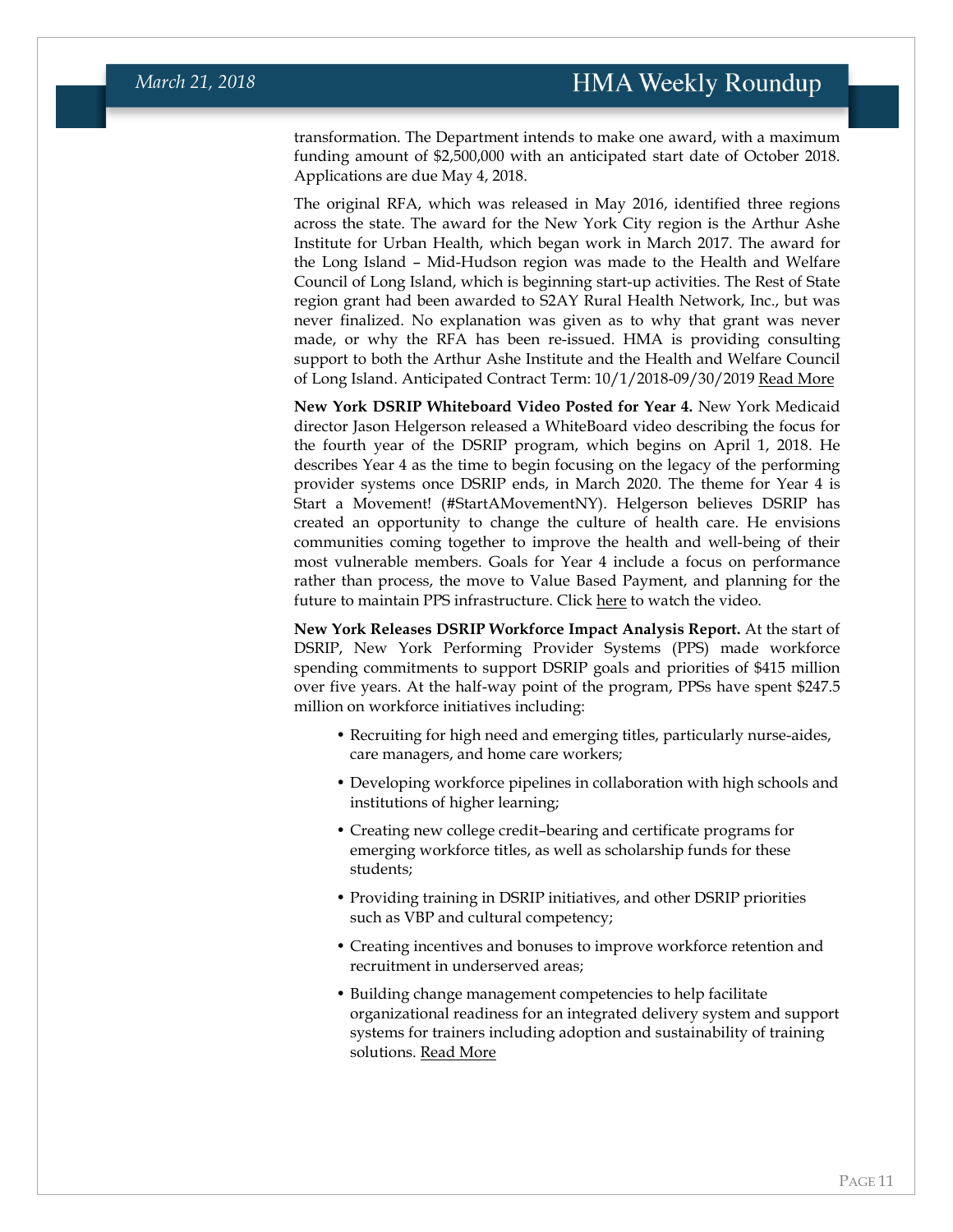### *North Dakota*

**North Dakota Launches Mobile Health Application by New Ocean Health Solutions.** *Business Wire* reported on March 7, 2018, that New Ocean Health Solutions plans to offer its free mobile-first health and well-being solution, Wellness Advantage, to Medicaid recipients nationwide. North Dakota will be the first state to partner with New Ocean and launch The Voyage, a new mobile application created by New Ocean. The application features comprehensive content and tools to promote healthy lifestyles and health management for those with chronic conditions. [Read More](https://www.businesswire.com/news/home/20180307005070/en/New-Ocean-Offer-Free-Health-Well-Being-Solution)

### *Ohio*

**Ohio Medicaid Pharmacy Supervisor Joins PBM.** *The Columbus Dispatch* reported on March 16, 2018, that Margaret Scott, most recently a supervising pharmacologist for the Ohio Department of Medicaid pharmacy program, has joined CVS as a clinical advisor. CVS acts as pharmacy benefit management vendor for Medicaid managed care plans in the state. Ohio legislators have been calling for more transparency into CVS' billing practices. [Read More](http://www.dispatch.com/news/20180316/one-month-shes-supervising-state-drug-program-next-month-shes-with-cvs)

**Ohio Medicaid Work Requirement Proposal Raises Concerns Over Increased Cost to Counties.** *Crain's Cleveland Business* reported on March 13, 2018, that the Center for Community Solutions estimated Ohio's proposal to add work and community engagement activities to Medicaid eligibility requirements will increase county government administrative costs by \$380 million over a five-year period. The increased costs are attributed to new case management services for more than 200,000 enrollees. [Read More](http://www.crainscleveland.com/article/20180313/news/154751/ohios-proposed-medicaid-eligibility-requirements-could-cost-counties)

### *Oklahoma*

**House Approves Bill to Privatize Medicaid Eligibility Verification.** *Tulsa World* reported on March 14, 2018, that the Oklahoma House approved a bill requiring the state Health Care Authority to privatize Medicaid eligibility verification. The legislation, which was carried over from the 2017 session, now moves to Governor Mary Fallin's desk. [Read More](http://www.tulsaworld.com/homepagelatest/oklahoma-house-votes-to-privatize-medicaid-verification/article_d8d69d6c-3297-5486-b0ec-81626d91a549.html)

## *Pennsylvania*

**Pennsylvania Unveils Overdose Information Network for Law Enforcement and State Officials.** On March 19, 2018, Pennsylvania law enforcement and human services officials unveiled the Pennsylvania Overdose Information Network (ODIN). ODIN is a centralized repository to track overdoses, naloxone administrations, and investigative drug information that may be used by police, public safety, and healthcare professionals to better track and share all types of information related to opioid abuse in their communities. This information will be used to help health officials judge where best to use resources and help law enforcement apprehend drug traffickers. [Read More](https://www.governor.pa.gov/wolf-administration-unveils-pa-overdose-information-network/)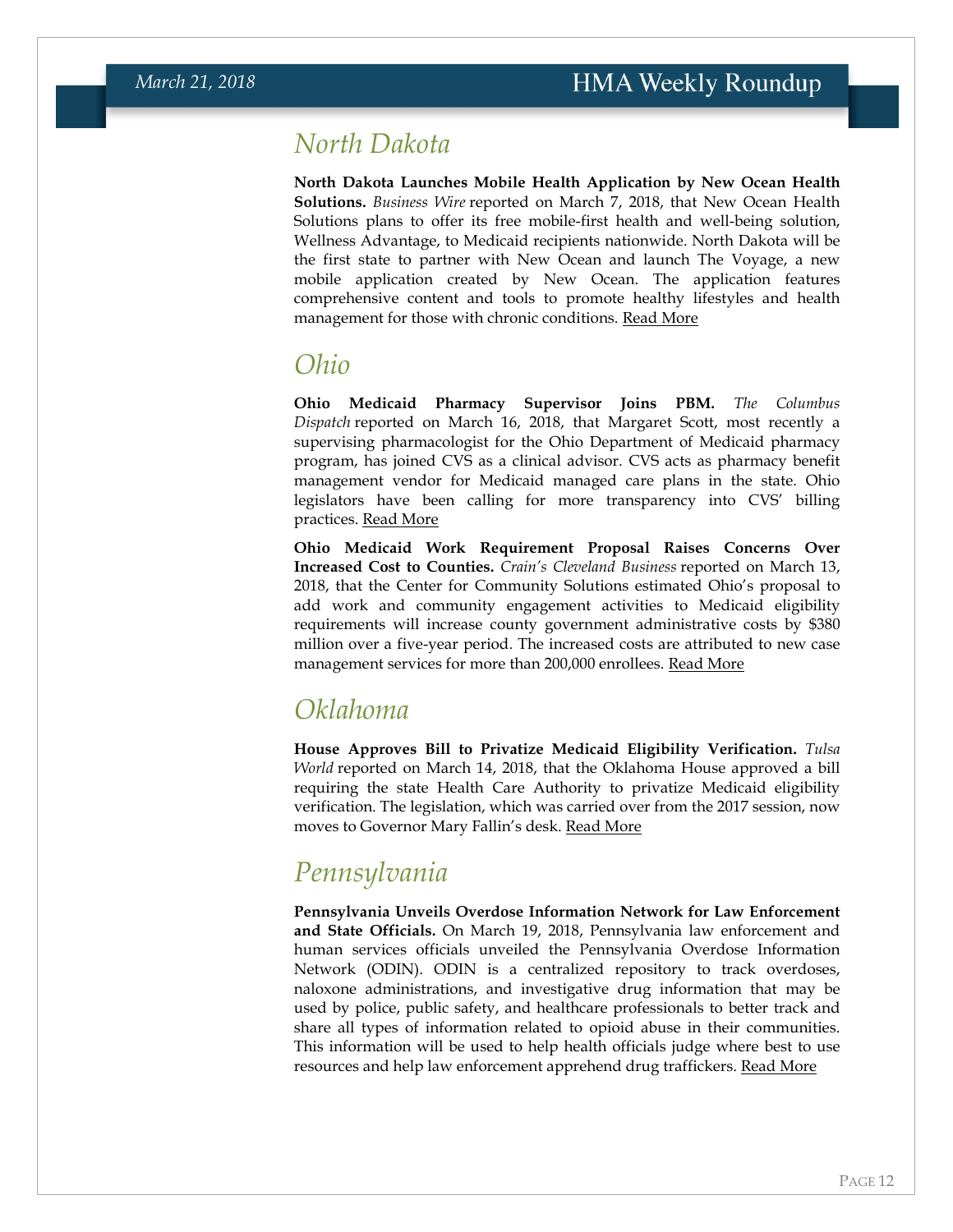**Pennsylvania Unveils Opioid Data Dashboard.** On March 14, 2018, Pennsylvania Governor Tom Wolf announced an opioid data dashboard that will focus on data sets around prevention, rescue and treatment, showing data at the county level. According to Acting Department of Health Secretary and Physician General Dr. Rachel Levine, "Through this data, we can see where prevention is needed, where rescue can be improved and where treatment is necessary to help those communities that have been affected the most by the opioid epidemic." [Read More](https://www.governor.pa.gov/wolf-administration-continues-address-opioid-crisis-unveils-opioid-data-dashboard-provide-data-public/)

### *South Dakota*

**South Dakota Sues Three Opioid Drugmakers for Violating Medicaid Fraud Laws.** *Reuters* reported on March 14, 2018, that South Dakota is suing three opioid manufacturers, including Endo International Plc's Purdue Pharama unit and Johnson & Johnson's Janssen unit, for violating Medicaid fraud laws and state deceptive trade laws. South Dakota claims that the drugmakers deceptively marketed prescription opioids and spread false information about opioids' risks and benefits. In 2017, nearly 596,000 prescriptions for a total of 39.3 million doses were filled in the state. South Dakota is the 16th state to sue opioid manufacturers. [Read More](https://www.reuters.com/article/us-usa-opioids-litigation/south-dakota-sues-opioid-makers-as-litigation-swells-idUSKCN1GQ307)

### *Tennessee*

**Tennessee House Passes Medicaid Work Requirement Bill.** *The Times Free Press* reported on March 19, 2018, that the Tennessee House passed a Medicaid work requirements bill sponsored by House Speaker Beth Harwell (R-Nashville). The bill directs TennCare, the state's Medicaid program, to apply for a federal waiver from the Centers for Medicare & Medicaid Services to implement work requirements. A companion Senate bill is also ready for floor consideration. [Read More](http://www.timesfreepress.com/news/breakingnews/story/2018/mar/19/tennessee-house-approves-bill-seeking-federal-ok-medicaid-work-requirement/466316/)

## *Virginia*

**Virginia Medicaid Expansion to Take Center Stage During Special Session on Budget.** *Kaiser Health News* reported on March 16, 2018, that Medicaid expansion is expected to be a key issue as the Virginia legislature goes into a special session on the state budget next month. Virginia Governor Ralph Northam has told state budget negotiators to include Medicaid expansion in spending plans or he would add expansion as a budget amendment. The special session to discuss the budget begins April 11. [Read More](https://khn.org/news/with-some-republican-support-virginia-edges-closer-to-medicaid-expansion/)

### <span id="page-12-0"></span>*National*

**Exchange Stabilization Efforts Stall in House.** *Modern Healthcare* reported on March 19, 2018, that efforts to stabilize the Affordable Care Act Exchanges have stalled in the House, with lawmakers dropping measures to fund reinsurance and cost-sharing reduction (CSR) payments from a spending bill. The measure would have authorized a three-year, \$30 billion reinsurance fund as well as three years of CSR payments. [Read More](http://www.modernhealthcare.com/article/20180319/NEWS/180319894)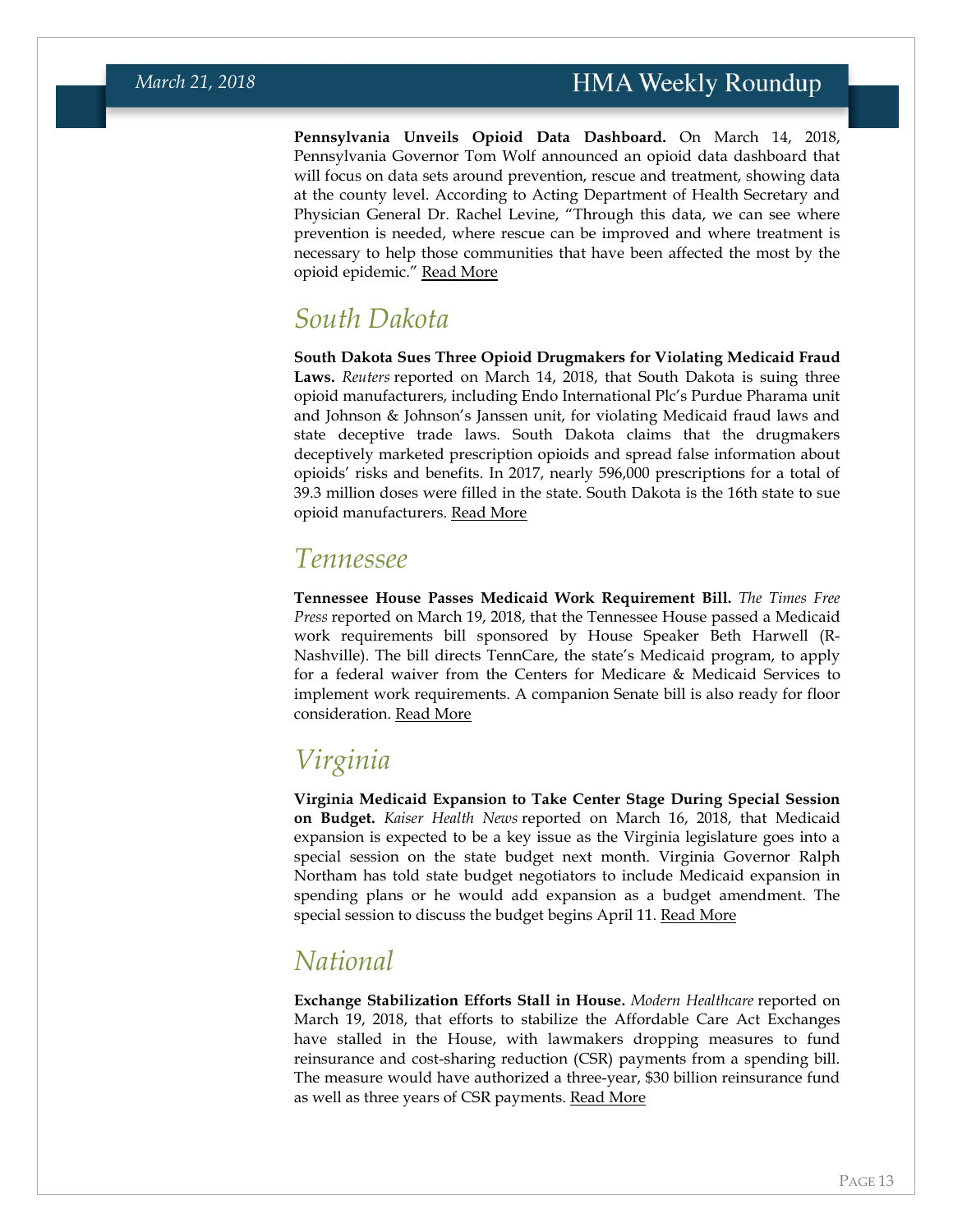**MACPAC Calls for Streamlining Medicaid Managed Care Authority.**  *CQ* reported on March 15, 2018, that the Medicaid and CHIP Payment and Access Commission (MACPAC) is calling on Congress to streamline the process for implementing Medicaid managed care for states. MACPAC is recommending that states be allowed to require all beneficiaries to enroll in Medicaid managed care programs under state plan authority without a waiver and that 1915(b) waiver approval and renewal periods be extended from two to five years. The Medicaid Health Plans of America is supporting the recommendations. [Read More](https://plus.cq.com/login?jumpto=http%3A%2F%2Fplus.cq.com%2F)

**'Money Follows the Person' Community Care Program to Run Out of Reserve Funding.** *CQ News* reported on March 20, 2018, that the national community care program, Money Follows the Person, is exhausting its remaining funding. The program has been running on reserve funds since it officially expired in 2016. Attempts to reauthorized the program have to date been unsuccessful. Money Follows the Person moves the elderly and disabled out of nursing homes and back into communities. [Read More](https://plus.cq.com/login?jumpto=http%3A%2F%2Fplus.cq.com%2Fdoc%2Fnews-5286275%3F1)

**PBMs Save Medicaid \$6 Billion in 2016, Report Says.** A report released by UnitedHealth Group in March 2018 concluded that pharmacy benefit management organizations (PBMs) saved Medicaid programs \$6 billion in 2016, with savings potentially reaching an additional \$8.5 billion in 2019. According to the report, savings came from PBM efforts to drive use of lowest costs drugs, including generics; development of preferred pharmacy networks; prevention of fraud, waste, and abuse; and promotion of evidence-based, clinically effective utilization. [Read More](http://www.unitedhealthgroup.com/pcs)

**Labs Worry Additional States will Cut Medicaid Rates.** *CQ Health* reported on March 16, 2018, that medical labs are worried other states will follow moves by Missouri and Nevada earlier this year and reduce Medicaid payment rates for laboratory services. Lab industry representatives say that further cuts could results in reduced lab hours and closures, especially in rural and underserved areas that see a high volume of Medicaid patients. The cuts come at a particularly bad time given recent reductions in Medicare payments to labs. [Read More](https://plus.cq.com/doc/hbnews-5284819?1&utm_medium=newsletter&utm_source=hbafternoon)

**Senate Joins House in Push for 340B Drug Discount Transparency.** *Modern Healthcare* reported on March 15, 2018, that the Senate Health, Education, Labor & Pensions Commitee leadership indicated in a hearing that they will support the House in its push for hospitals to be transparent about where they direct 340B drug discounts. The House is currently working on a set of bills that include new reporting requirements and an assessment on hospitals participating in the program. [Read More](http://www.modernhealthcare.com/article/20180315/NEWS/180319937)

**Prisoners Struggle with Access to Hepatitis C Drugs.** *The New York Times* reported on March 15, 2018, that prisoners continue to struggle with access to costly Hepatitis C drugs. Prisoners have filed lawsuits in at least nine states to provide the medication. Most recently, Massachusetts settled a lawsuit by agreeing to provide medication to all prisoners with advanced stages of Hepatitis C. In November, Florida ordered a state prison to provide medication to all prisoners with severe liver damage by the end of 2018 and to all prisoners with significant damage in 2019. Before the ruling, the state had treated only 13 inmates out of the 5,000 who were diagnosed. Drugmakers continue to defend the high prices of Hepatitis C drugs, saying that the funds are needed for innovation. [Read More](https://www.nytimes.com/2018/03/15/us/hepatitis-c-drugs-prisons.html)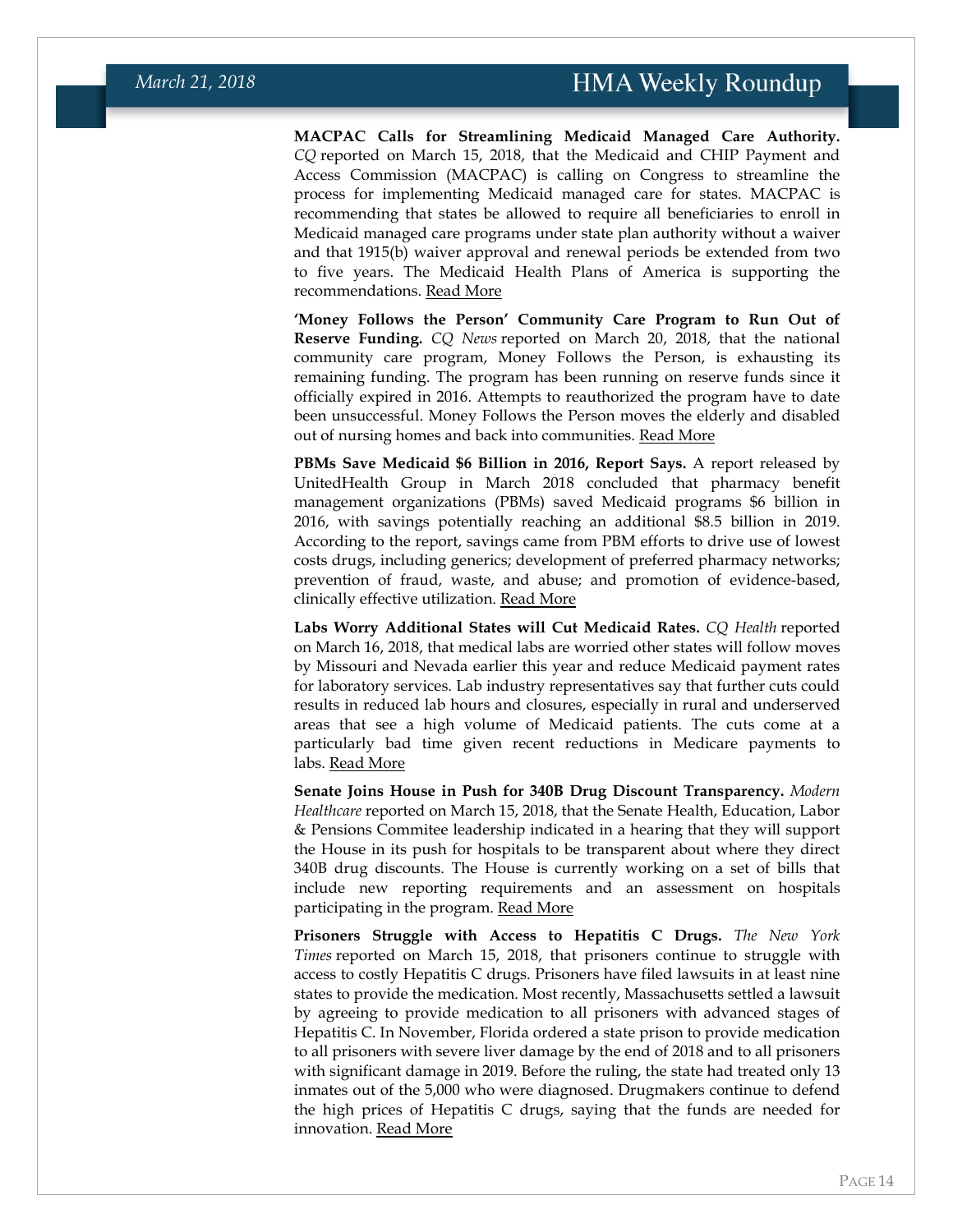<span id="page-14-0"></span>

**INDUSTRY NEWS** 

**Highmark Health Reports Exchange Plan Profits in 2017.** *Modern Healthcare* reported on March 19, 2018, that Pittsburgh-based Highmark Health reported a profit from its Affordable Care Act Exchange plan business in 2017, driven by improved premium pricing, reduced payment rates to certain providers, narrow networks, and improved care management. Highmark previously lost approximately \$1 billion from its Exchange business between 2014 and 2016. Highmark has 91,600 individual plan members both on and off the Exchange. [Read More](http://www.modernhealthcare.com/article/20180319/NEWS/180319898)

**EmblemHealth Sued for Defrauding Taxpayers.** *WNYC* reported on March 16, 2018, that EmblemHealth is being sued for defrauding taxpayers of over \$1 billion. The lawsuit unsealed in New York Supreme Court last month alleges that Group Health Incorporated (GHI), along with parent company EmblemHealth and their partner, Empire Blue Cross Blue Shield, engaged in a long-running scheme that provided inadequate healthcare to city employees and retirees. EmblemHealth was formed as the result of a merger between GHI and Health Insurance Plan of Greater New York (HIP) in 2005. EmblemHealth is made up of GHI, which has roughly 1.5 million members, and HIP, which has about 624,000 members. The GHI-Empire plan covers 600,000 people, representing 75 percent of city workers, retirees and families. While GHI does not participate in Medicaid managed care, HIP provides coverage to 140,000 Medicaid beneficiaries.

EmblemHealth has been struggling for several years. Their bonds were downgraded in June 2015. In March 2016, *A.M. Best* reported that it had placed the plan under review with negative implications for their financial strength ratings of B+ (Good) and the issuer credit ratings of "bbb-" of EmblemHealth subsidiaries. The "under review" status reflects a material decline in capital at HIP at year-end 2015, which was attributable to continued underwriting losses and an unrealized capital loss. The plan reported a \$3 million underwriting loss through the first quarter of 2017, which was a significant improvement over its performance in 2016, when it reported a \$29 million loss for the same period. Karen Ignani, former President and CEO of America's Health Insurance Plans (AHIP) was brought in as President and CEO in September 2015, but has not yet found a strategy to stabilize the finances of the plan. [Read](https://www.wnyc.org/story/whistleblowers-sue-citys-top-health-insurance-providers/)  [More](https://www.wnyc.org/story/whistleblowers-sue-citys-top-health-insurance-providers/)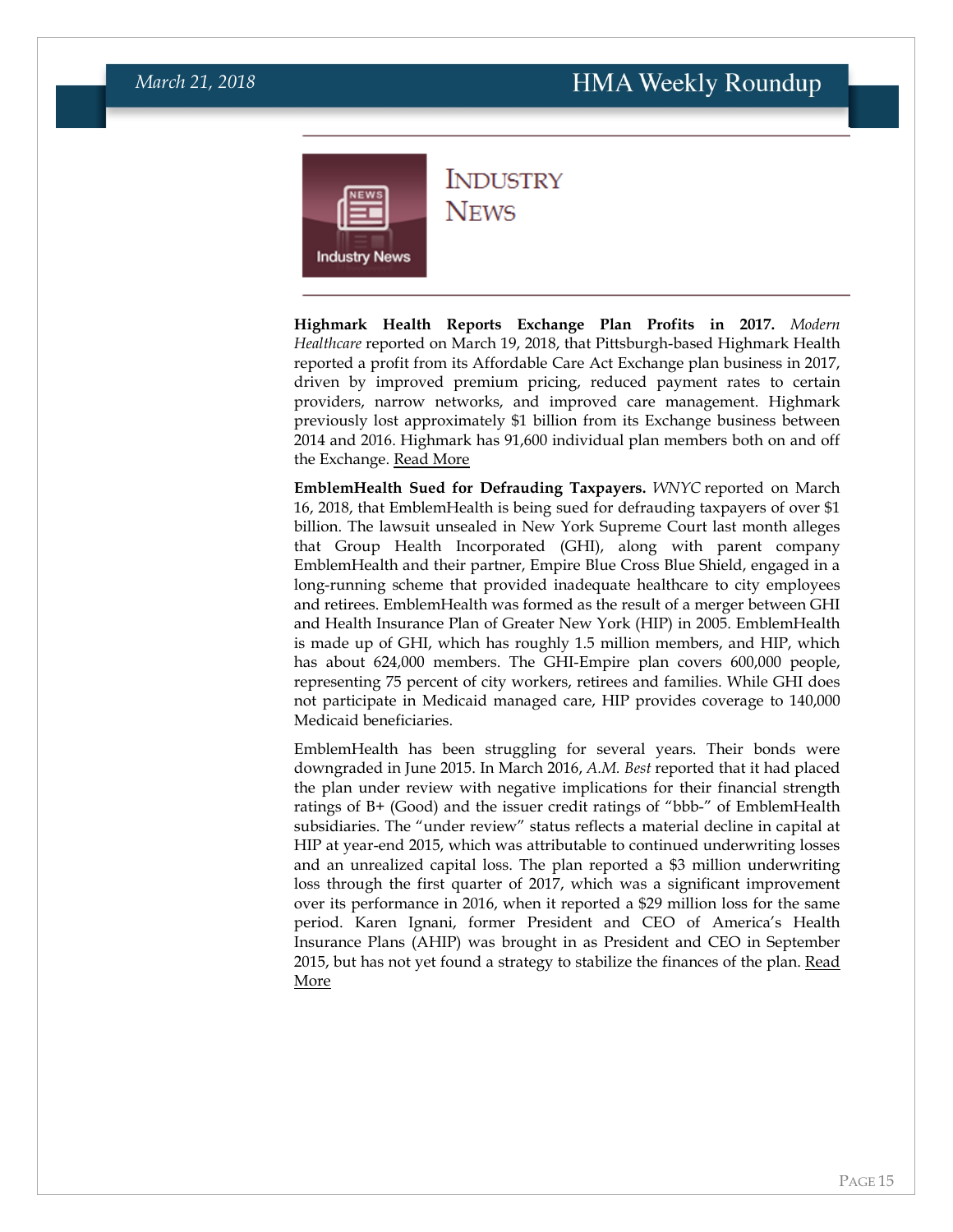### <span id="page-15-0"></span>*March 21, 2018*

# HMA Weekly Roundup

## RFP CALENDAR

| Date                     | <b>State/Program</b>                           | Event                                         | <b>Beneficiaries</b>                           |
|--------------------------|------------------------------------------------|-----------------------------------------------|------------------------------------------------|
| 2018 (Delayed from 2017) | Alaska Coordinated Care Demonstration          | <b>Contract Awards</b>                        | <b>TBD</b>                                     |
| 2018                     | Massachusetts One Care (Duals Demo)            | <b>RFP Release</b>                            | <b>TBD</b>                                     |
| Spring 2018              | <b>North Carolina</b>                          | <b>RFP Release</b>                            | 1,500,000                                      |
| March 2018               | Alabama ICN (MLTSS)                            | <b>RFP Release</b>                            | 25,000                                         |
| April or May 2018        | Alabama ICN (MLTSS)                            | <b>Contract Award</b>                         | 25,000                                         |
| April 2018               | <b>New Hampshire</b>                           | <b>RFP Release</b>                            | 160,000                                        |
| April 6, 2018            | <b>Texas STAR and CHIP</b>                     | <b>RFP Release</b>                            | 3,342,530                                      |
| April 6, 2018            | <b>Puerto Rico</b>                             | <b>Proposals Due</b>                          | $^{\sim}1,300,000$                             |
| April 11, 2018           | Wisconsin LTC (Milwaukee and Dane Counties)    | <b>Proposals Due</b>                          | $^{\sim}1,600$                                 |
| April 16, 2018           | Florida Statewide Medicaid Managed Care (SMMC) | <b>Contract Awards</b>                        | 3,100,000                                      |
| April 24, 2018           | lowa                                           | <b>Contract Awards</b>                        | 600,000                                        |
| April 27, 2018           | <b>Florida Children's Medical Services</b>     | <b>Responses Due</b>                          | 50,000                                         |
| April 12, 2018           | <b>Washington FIMC (Remaining Counties)</b>    | <b>Proposals Due</b>                          | $^{\sim}1,600,000$                             |
| May 22, 2018             | <b>Washington FIMC (Remaining Counties)</b>    | <b>Contract Awards</b>                        | $^{\sim}1,600,000$                             |
| May 23, 2018             | Minnesota Special Needs BasicCare              | <b>Proposals Due</b>                          | 53,000 in Program; RFP<br><b>Covers Subset</b> |
| <b>June 2018</b>         | <b>Puerto Rico</b>                             | <b>Contract Awards</b>                        | $^{\sim}1,300,000$                             |
| <b>June 2018</b>         | <b>North Carolina</b>                          | <b>Proposals Due</b>                          | 1,500,000                                      |
| <b>June 2018</b>         | Kansas KanCare                                 | <b>Contract Awards</b>                        | 380,000                                        |
| June 4, 2018             | Wisconsin LTC (Milwaukee and Dane Counties)    | <b>Contract Award</b>                         | $^{\sim}1,600$                                 |
| June 26, 2018            | <b>Florida Children's Medical Services</b>     | <b>Contract Award</b>                         | 50,000                                         |
| June 29, 2018            | <b>Minnesota Special Needs BasicCare</b>       | <b>Contract Award</b>                         | 53,000 in Program; RFP<br><b>Covers Subset</b> |
| <b>July 2018</b>         | <b>Texas STAR and CHIP</b>                     | <b>Proposals Due</b>                          | 3,342,530                                      |
| <b>July 1, 2018</b>      | Pennsylvania HealthChoices (Delay Likely)      | <b>Implementation (SE Zone)</b>               | 830,000                                        |
| July 1, 2018             | <b>MississippiCAN</b>                          | Implementation                                | 500,000                                        |
| <b>August 1, 2018</b>    | Virginia Medallion 4.0                         | Implementation                                | 700,000                                        |
| September 1, 2018        | Texas CHIP (Rural, Hidalgo Service Areas)      | Implementation                                | 85,000                                         |
| September 2018           | <b>North Carolina</b>                          | <b>Contract awards</b>                        | 1,500,000                                      |
| September 26, 2018       | <b>Texas STAR and CHIP</b>                     | <b>Evaluation Period Ends</b>                 | 3,342,530                                      |
| October 2018             | <b>Puerto Rico</b>                             | Implementation                                | $^{\sim}1,300,000$                             |
| October 2018             | Alabama ICN (MLTSS)                            | Implementation                                | 25,000                                         |
| October 1, 2018          | Arizona                                        | Implementation                                | 1,600,000                                      |
| October 1, 2018          | <b>Texas STAR+PLUS Statewide</b>               | <b>Contract Start</b>                         | 530,000                                        |
| November 1, 2018         | New Hampshire                                  | <b>Proposals Due</b>                          | 160,000                                        |
| January 2019             | <b>Kansas KanCare</b>                          | Implementation                                | 380,000                                        |
| <b>January 1, 2019</b>   | Wisconsin LTC (Milwaukee and Dane Counties)    | Implementation                                | $^{\sim}1,600$                                 |
| <b>January 1, 2019</b>   | Washington FIMC (Remaining Counties)           | Implementation for RSAs Opting for 2019 Start | $^{\sim}1,600,000$                             |
| <b>January 1, 2019</b>   | <b>Florida Children's Medical Services</b>     | <b>Contract Start</b>                         | 50,000                                         |
| <b>January 1, 2019</b>   | Pennsylvania MLTSS/Duals                       | Implementation (SE Zone)                      | 145,000                                        |
| January 1, 2019          | Florida Statewide Medicaid Managed Care (SMMC) | Implementation                                | 3,100,000                                      |
| <b>January 1, 2019</b>   | Pennsylvania HealthChoices (Delay Likely)      | Implementation (Lehigh/Capital Zone)          | 490,000                                        |
| <b>January 1, 2019</b>   | <b>New Mexico</b>                              | Implementation                                | 700,000                                        |
| <b>January 1, 2019</b>   | New Hampshire                                  | <b>Contract Awards</b>                        | 160,000                                        |
| <b>January 1, 2019</b>   | Minnesota Special Needs BasicCare              | <b>Contract Implementation</b>                | 53,000 in Program; RFP<br><b>Covers Subset</b> |
| <b>January 24, 2019</b>  | <b>Texas STAR and CHIP</b>                     | <b>Contract Start</b>                         | 3,400,000                                      |
| July 1, 2019             | <b>North Carolina</b>                          | Implementation                                | 1,500,000                                      |
| July 1, 2019             | <b>New Hampshire</b>                           | Implementation                                | 160,000                                        |
| July 1, 2019             | lowa                                           | Implementation                                | 600,000                                        |
| <b>January 1, 2020</b>   | Texas STAR+PLUS, STAR, and CHIP                | <b>Operational Start Date</b>                 | 530,000                                        |
| <b>January 1, 2020</b>   | Pennsylvania MLTSS/Duals                       | <b>Implementation (Remaining Zones)</b>       | 175,000                                        |
| <b>January 1, 2020</b>   | <b>Washington FIMC (Remaining Counties)</b>    | Implementation for RSAs Opting for 2020 Start | $^{\sim}1,600,000$                             |
| <b>January 1, 2020</b>   | Massachusetts One Care (Duals Demo)            | Implementation                                | <b>TBD</b>                                     |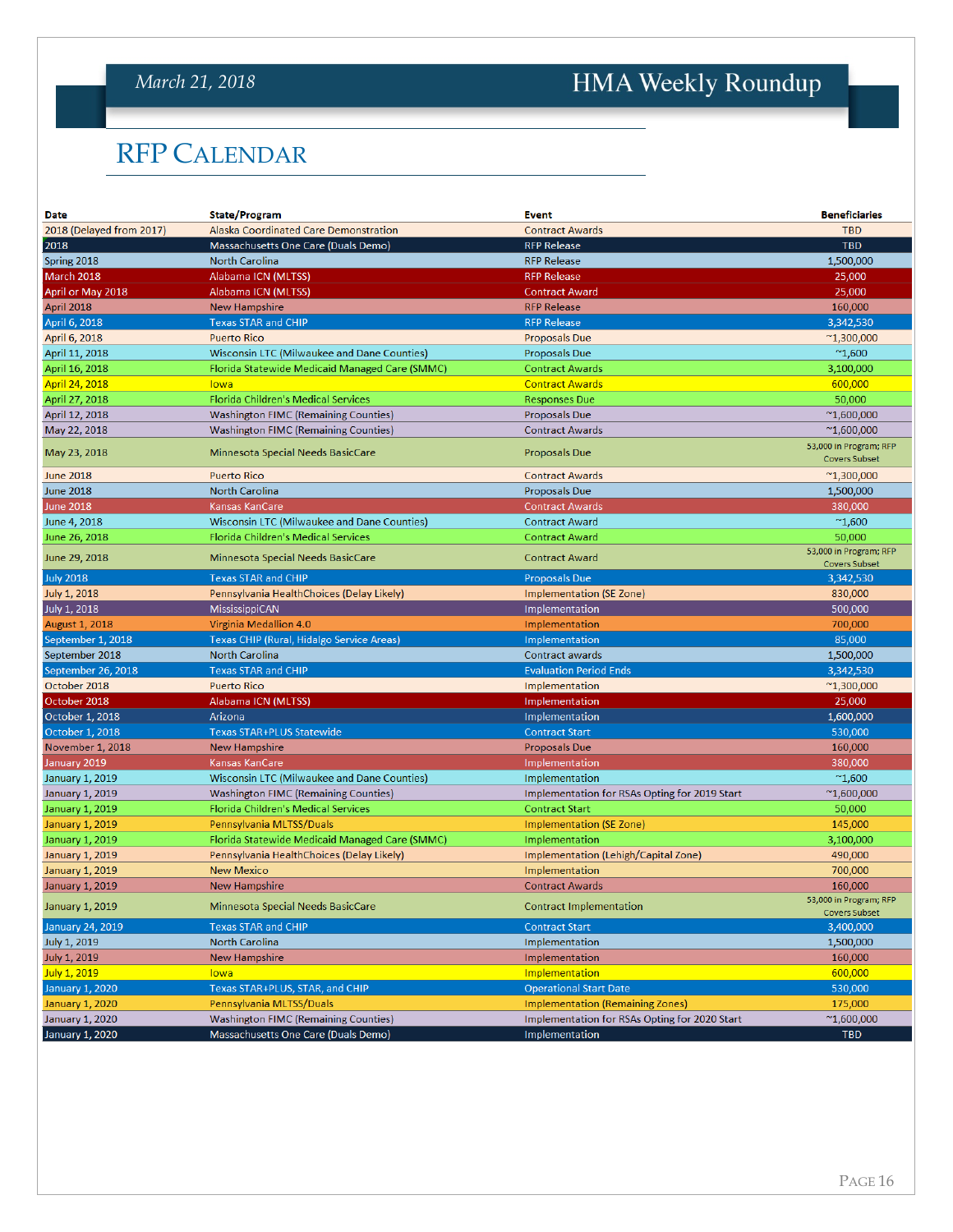### <span id="page-16-0"></span>HMA NEWS

**Upcoming Webinar** - The State of the States: Key Data on State Medicaid Long-Term Services and Supports Programs on March 22, 1–2 EDT. [Read More](https://www.healthmanagement.com/knowledge-share/webinars/state-states-key-data-state-medicaid-long-term-services-supports-programs/)

**Upcoming Webinar** - Technology Refresh: Assessing, Updating Health Insurance Exchange Platforms to Improve Marketplace Functionality and Enhance the User Experience on April 11, 1-2 EDT. [Read More](https://www.healthmanagement.com/knowledge-share/webinars/technology-refresh-assessing-updating-health-insurance-exchange-platforms-improve-marketplace-functionality-enhance-user-experience/)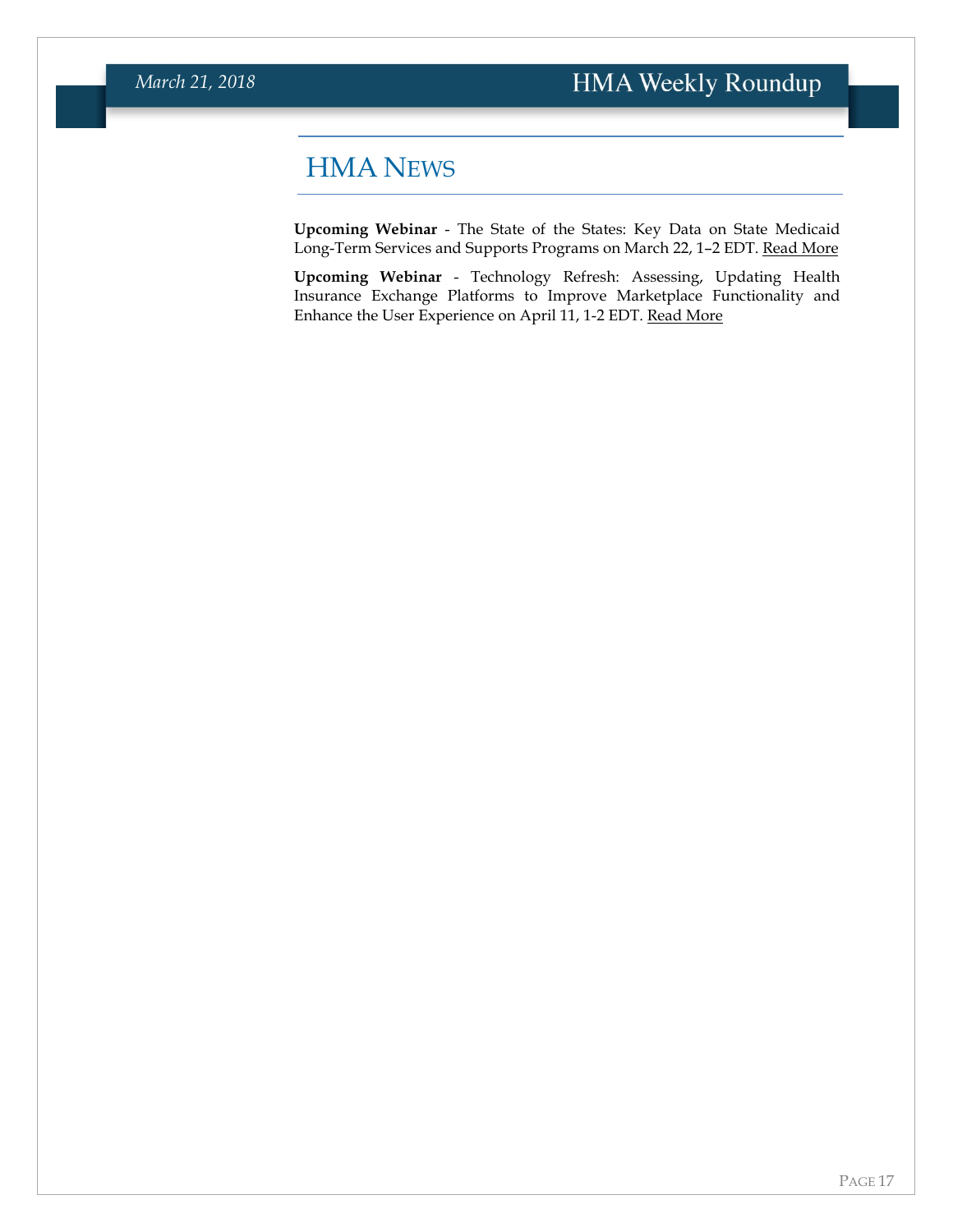### <span id="page-17-0"></span>HMA WELCOMES

#### **Jen Burnett – Principal**

Jen Burnett joined HMA most recently from Commonwealth of Pennsylvania where she served as deputy secretary, Office of Long Term Living (OLTL), DHS.

In this role, Jen was responsible for oversight of a \$6 billion dollar a year budget, overseeing ongoing operations and management of the long-term care system. This included day-to-day management of the payments and Medicaid policy for nursing homes, including all revenue generating activities related to nursing homes, and the corresponding payments. Additional program tasks included oversight and management of five home and community-based 1915c Waivers, and the LIFE (Program of All-inclusive Care for the Elderly) program. While managing the day-to-day operations of the legacy fee-for-service longterm care system, Jen was responsible for launching the PA Managed Longterm Services and Supports program known as Community HealthChoices. This included managing a significant stakeholder engagement process to develop the program, including the request for proposal, as well as supervising the development of operational procedures for the new system, managing the actuarial soundness process, overseeing readiness review, and supporting the information system readiness team. In addition, Jen was responsible for developing and conducting a nationally-recognized ongoing stakeholder engagement process by implementing a third Thursday webinar, an advisory committee that included 50 percent people with disabilities and seniors, and other activities to assure significant stakeholder input.

Additional roles Jen has held include chief of staff at the OLTL, Commonwealth of Pennsylvania, policy manager at the Governor's Office, Commonwealth of Pennsylvania, independent consultant at Burnett Communications, director of training and development at the Pennsylvania Coalition of Citizens with Disabilities, outreach and education director at the Statewide Independent Living Council, and many others.

Jen earned her bachelor's degree in social work from The Pennsylvania State University.

#### **Marcey Alter - Senior Consultant**

Marcey Alter joined HMA from Georgia Department of Community Health/Division of Medicaid where she most recently served as assistant chief of Medicaid, policy and provider services. In this role, Marcey developed and led the roll out of a benefit coverage plan for Autism Services, developed a strategic plan for compliance with the Home and Community-Based Settings Rule including significant stakeholder engagement in implementation planning; refined Telemedicine Policy to expand opportunities for access to healthcare including and school-based medical and behavioral health. Marcey strategically applied new federal regulations to operations and incorporated them into governing policies. She responded to evolving needs for benefit enhancement through vendor contract development, negotiation, and amendments, provider contract agreement improvements, education, and outreach. Marcey oversaw 50+ staff members and managed daily operations of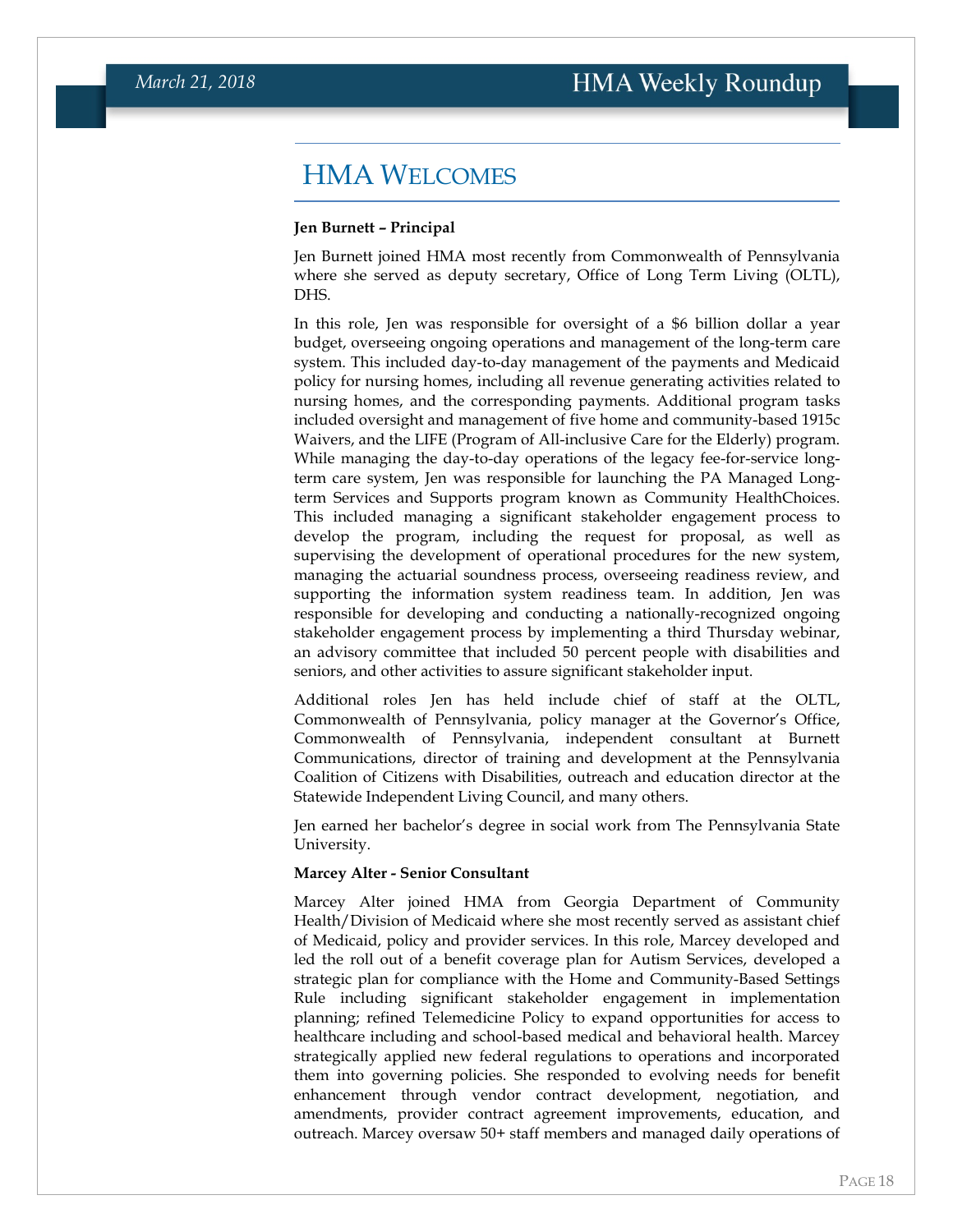70+ Medicaid programs and development, refinement, and promulgation of associated policy. Marcey served on a Medicaid management team in broad visioning, strategic planning, and project implementation.

Prior to assistant chief of Medicaid, Marcey was deputy director, Medicaid aging and special populations at Georgia Department of Community Health. In this role, she expanded access to home and community-based services (HCBS) through a \$67 million federal balancing incentive payment program grant. She implemented operations to support the ACA Concurrent Hospice Care Rule, and she successfully identified and implemented pathways to reduce provider administrative burden. Marcey managed and directed all Medicaid long-term services and supports (LTSS) for aging and disabled populations. She established a statewide response to new federal rules governing quality improvement of LTSS programs through stakeholder engagement and led reporting out to federal oversight representatives. She was part of a leadership team that developed benefit enhancements, including through innovative systems change initiatives, request for proposal development, and evaluation.

Additional roles Marcey has held include project director at Wright and Associates/Consortium on Innovative Practices, contracts manager at Georgia Department of Human Resources/Division of Mental Health, Developmental Disabilities, and Addictive Diseases, project specialist at Medicaid Systems Design and Revenue Maximization Section, and project development director at Georgia Council on Developmental Disabilities.

Marcey earned her Master of Health Administration and her Master of Business Administration from Georgia State University. She earned her bachelor's degree in management marketing from Tulane University.